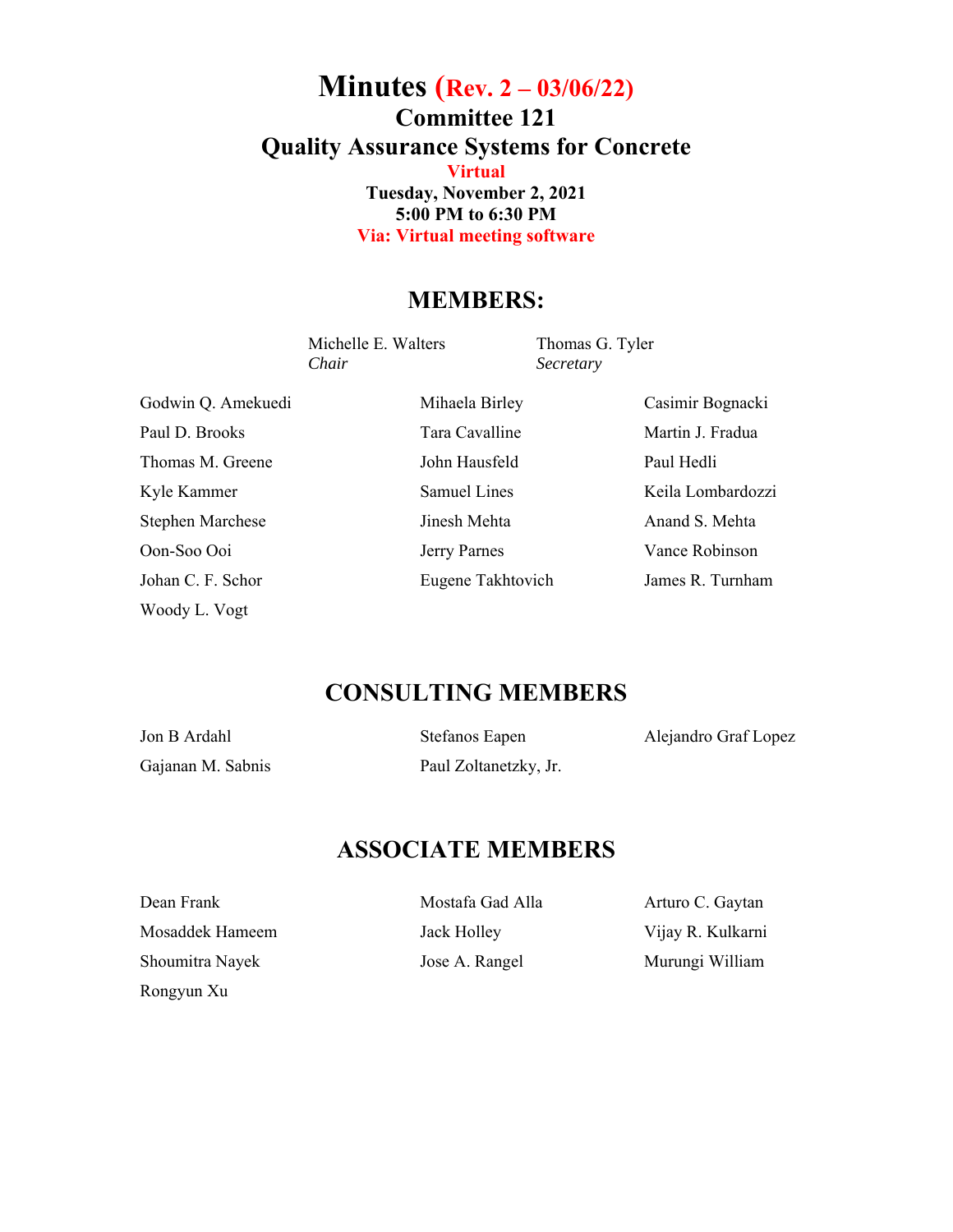## **Minutes (Rev. 2 – 03/06/22) Committee 121 Quality Assurance Systems for Concrete Virtual Tuesday, November 2, 2021 5:00 PM to 6:30 PM**

- 1. **Call to Order and Welcome**
- 2. **Introduction of Members and Guests** See attached attendance list. Members need to update their ACI Profile if the current employer is not correct.
- 3. **Update of Membership Status** None

#### 4. **Establish Date of Next Meeting**

- If the Spring Convention takes place in person, it will be at  $11:00$  AM of the Monday (March 28, 2022)
- Otherwise, it will be virtual and scheduled possibly outside the Convention timeframe (time and date TBD).

#### 5. **Approval of Minutes from Virtual Spring Meeting**

Minutes will be balloted on the 121 Web Page.

6. **Announcements None** 

#### 7. **Old business:**

- A. **Use of proxies to attend meetings and vote on behalf of voting members.** Not addressed
- B. **Replacement of the existing document**  *121R-08 -Guide for Concrete Construction Quality Systems in Conformance with ISO 9001*
	- 1. Development of the Body of Text Chapters 1 thru 6 Presently at Rev 7 on the Web Page
		- A. Michelle will update the Body of Text housed on the Web Page and make it Rev 8. It will incorporate Jim's newly revised Chapter 6.
		- B. We are to all read it and make comments.
		- C. We meet again on 11/30/21, 5:00 PM, Eastern Standard Time.
		- D. We finalize or discussion and ballot the Body of Text with the reference to the Template via website CloudQM.org.
	- 2. Template ("Quality Plan Template")
		- A. Jim and Michelle will contact Shannon Banchero to resolve the copyright issue.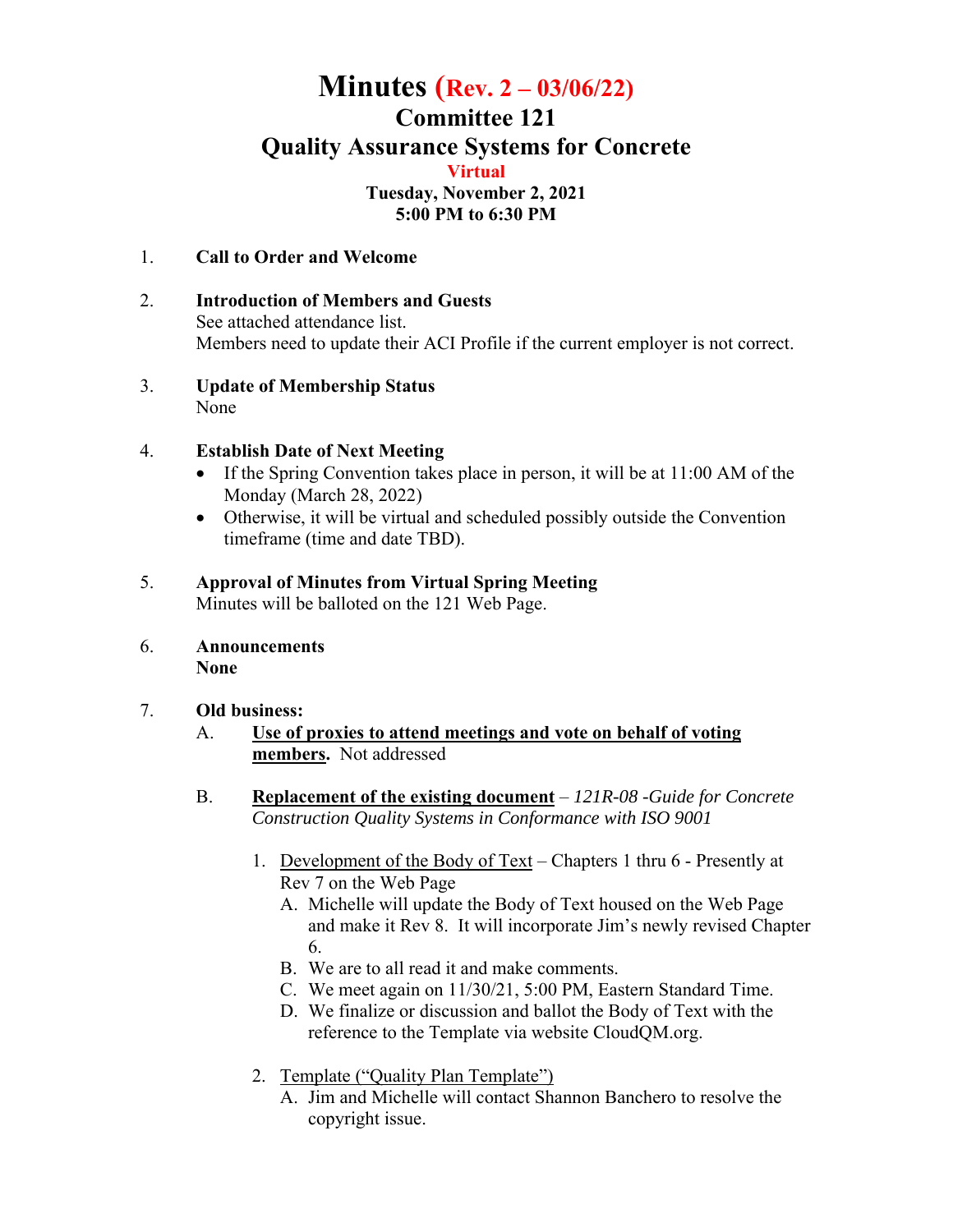- B. The intent of the template is deal with it as a living document available on the website "CloudQM.org". Jim provided the address.
- C. Jim provided a demonstration of the CloudQM.org website. It has links to the Template.
- D. Jim provided an overview of the Template and demonstrated its expandability.
	- 1. Light gray type is for reader use
	- 2. Green is for user use
	- 3. Heavy black is for cut and paste in the QMS under construction

Subsequent to the meeting, Jim and Michelle contacted Shannon Banchero and received was taken to be an OK to use the Template as a resource and referenced within the Body of Text.

The following conditions apply:

- a. The template is to be presented as *"an example"* of what to do for a QMS development.
- b. It cannot be charged for
- *c.* It needs to be noted that it is under *"continuous development"*
- d. It must be stated that is not approved by the Committee *"(or something to that effect)"*.
- e. Three people for the Committee need to endorse its use as it is proposed.

The email string leading to the above requirements is attached. Shannon's final email is unclear. *Her final email does not explicitly present the approval that was understood in the conversation.* Further discussion with Shannon will be necessary.

Please see Attachment A

It can be pointed out, as was done by Sam Lines, that it is not uncommon for ACI publications to refer to web sites, owned by others as resources. Please see attachment B.

Further discussion with Shannon will be necessary.

**Further to this, on February 7, 2022, Jim, Michelle, and Tom spoke with Shannon Banchero and got clarification of the use of Jim's Template to be referenced in the Body of the Text for the new "QMS Document". Issues of copyright and shared ownership have somehow disappeared, and we are free to use the Template as a resource for the new publication, Please see attachment C.** 

**The issue is now closed and we can procede withsd using Jim's Template.** 

- 8. New Business None
- 9. Open discussion on ideas for new projects None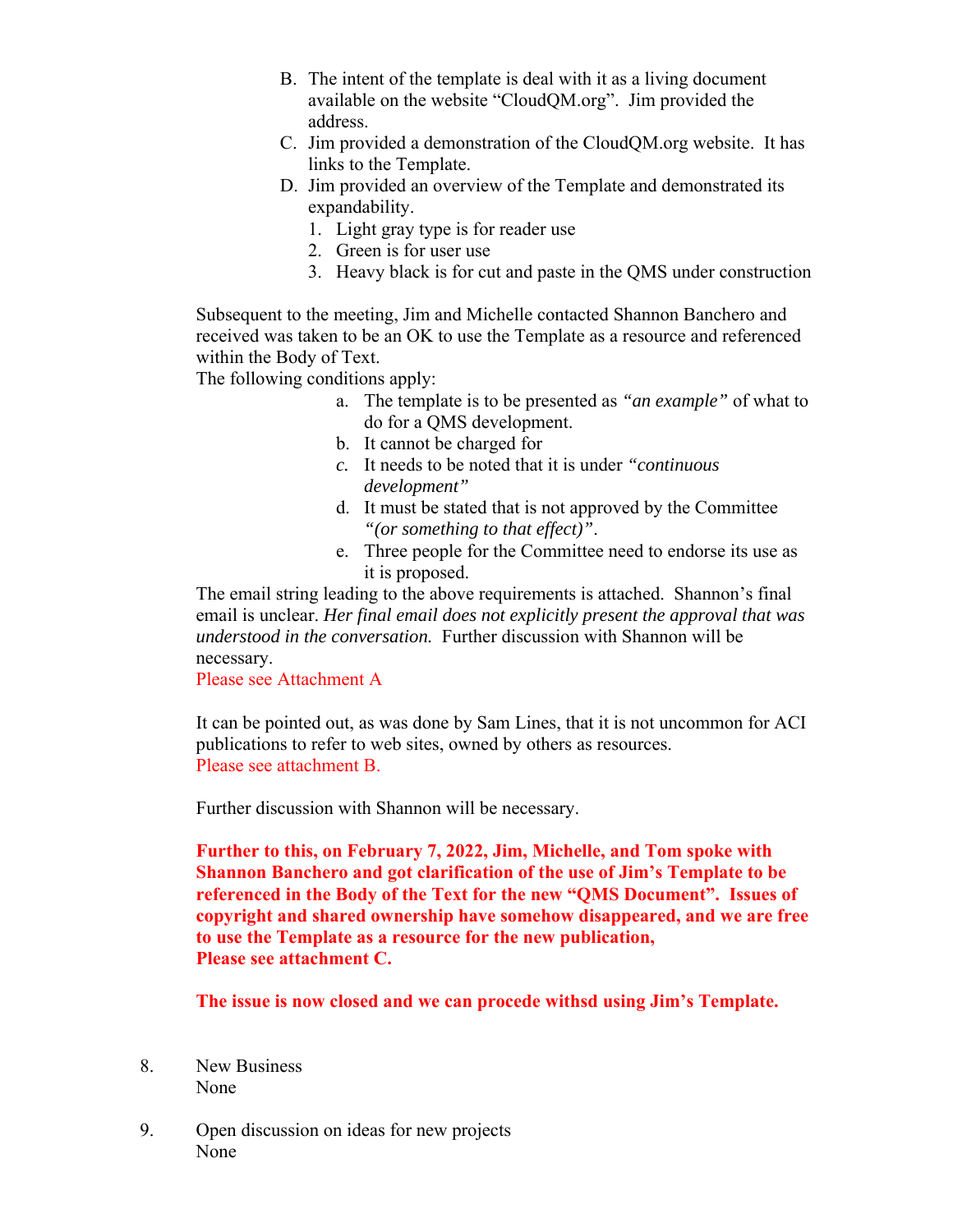10. Adjourn

Thomas Tyler Secretary

Michelle Walters Chair

| Attendees - ACI 121 - Virtual Meeting - 11/02/21 |                                              |
|--------------------------------------------------|----------------------------------------------|
| <b>Michelle Walters</b>                          | Hatch                                        |
| Thomas Tyler                                     | Skanska USA                                  |
| Jim Turnham                                      | <b>Turnham Consultants</b>                   |
| Sam Lines                                        | Concrete Sealants, Inc.                      |
| <b>Tara Cavalline</b>                            | University of North<br>Carolina at Charlotte |
| Oon-Soo Ooi                                      | Realcrete Consultants Inc                    |
| Vance Robinson                                   | <b>GCP Applied Technologies</b>              |
|                                                  |                                              |
|                                                  |                                              |
|                                                  |                                              |
|                                                  |                                              |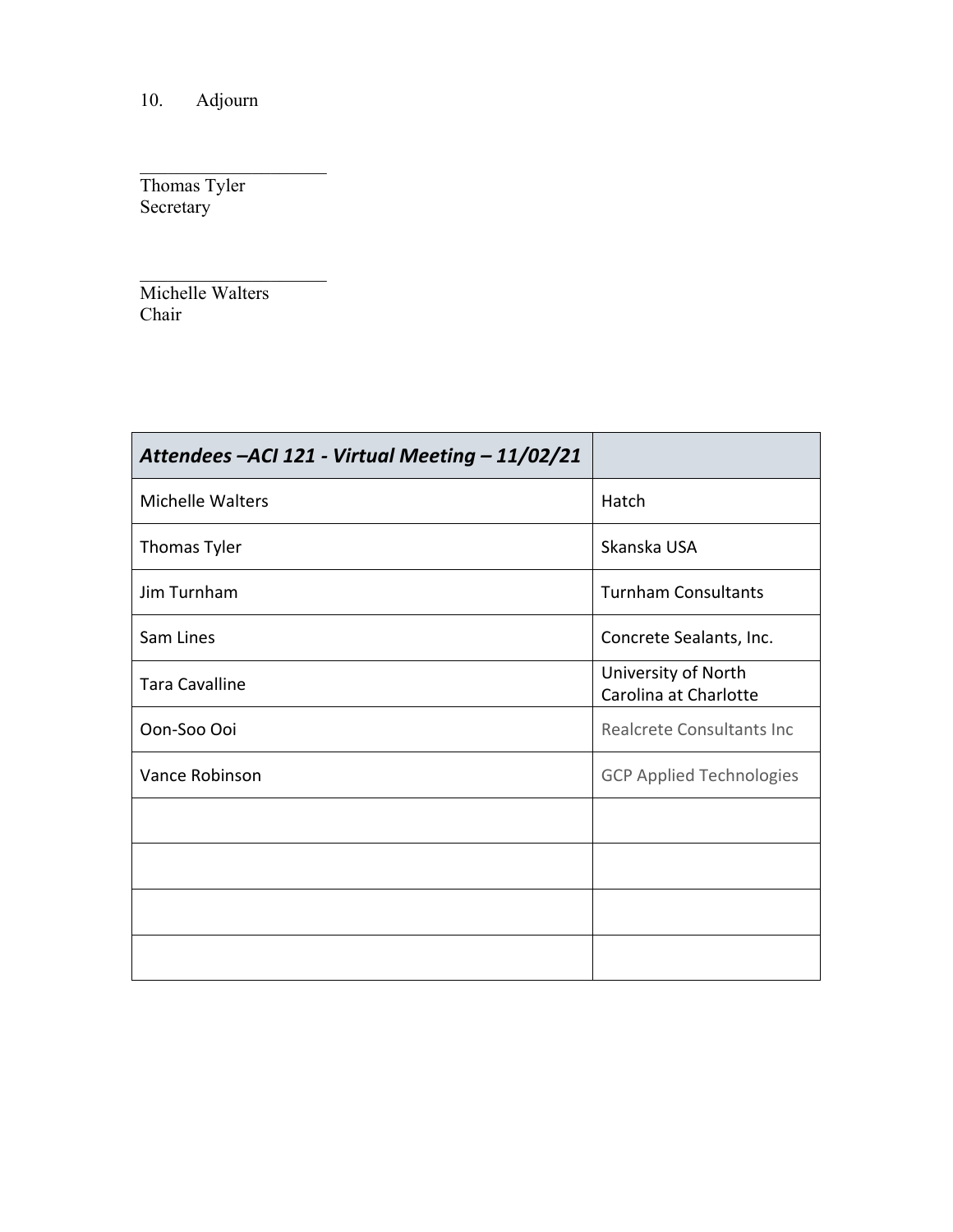

#### **Tyler, Thomas**

| From:    | Walters, Michelle <michelle.walters@hatch.com></michelle.walters@hatch.com>                                                       |
|----------|-----------------------------------------------------------------------------------------------------------------------------------|
| Sent:    | Tuesday, November 30, 2021 9:59 AM                                                                                                |
| To:      | Tyler, Thomas                                                                                                                     |
| Subject: | FW: ACI and Committee 121 - issue of 'joint ownership' of Committee Content quality management<br>documentation; CloudQM website, |

#### **Warning - External Email**

FYI

#### **Vacation Alert: Thurs & Fri November 25-26**

Michelle E. Walters (she/her), P.Eng, PE, PMP Water Engineering Management Lead – Infrastructure | Water **Tel: +1 905 486 0746** 

# HATCH

**From:** Shannon B. Banchero <Shannon.Banchero@concrete.org> **Sent:** Tuesday, November 16, 2021 2:00 PM **To:** Walters, Michelle <michelle.walters@hatch.com> **Cc:** timfolks058@gmail.com; Turnham James <jturnham@shaw.ca> **Subject:** RE: ACI and Committee 121 ‐ issue of 'joint ownership' of Committee Content quality management documentation; CloudQM website,

CAUTION: This email originated outside Hatch. Do not click links or open attachments unless you can authenticate the sender and the content

#### Hi Michelle,

j.

What we have done before with another document, and what we would do now, is upload the two templates to our bookstore as supplements to the ACI 121R document. TAC will review the revisions to 121R, but for the templates you will need to have three people on your committee review them. We also will need an author's name for the templates.

Thanks, Shannon

Shannon Banchero Manager, Technical Documents 248.848.3728 248-231-5114 (cell)

American Concrete Institute | *Always advancing*  www.concrete.org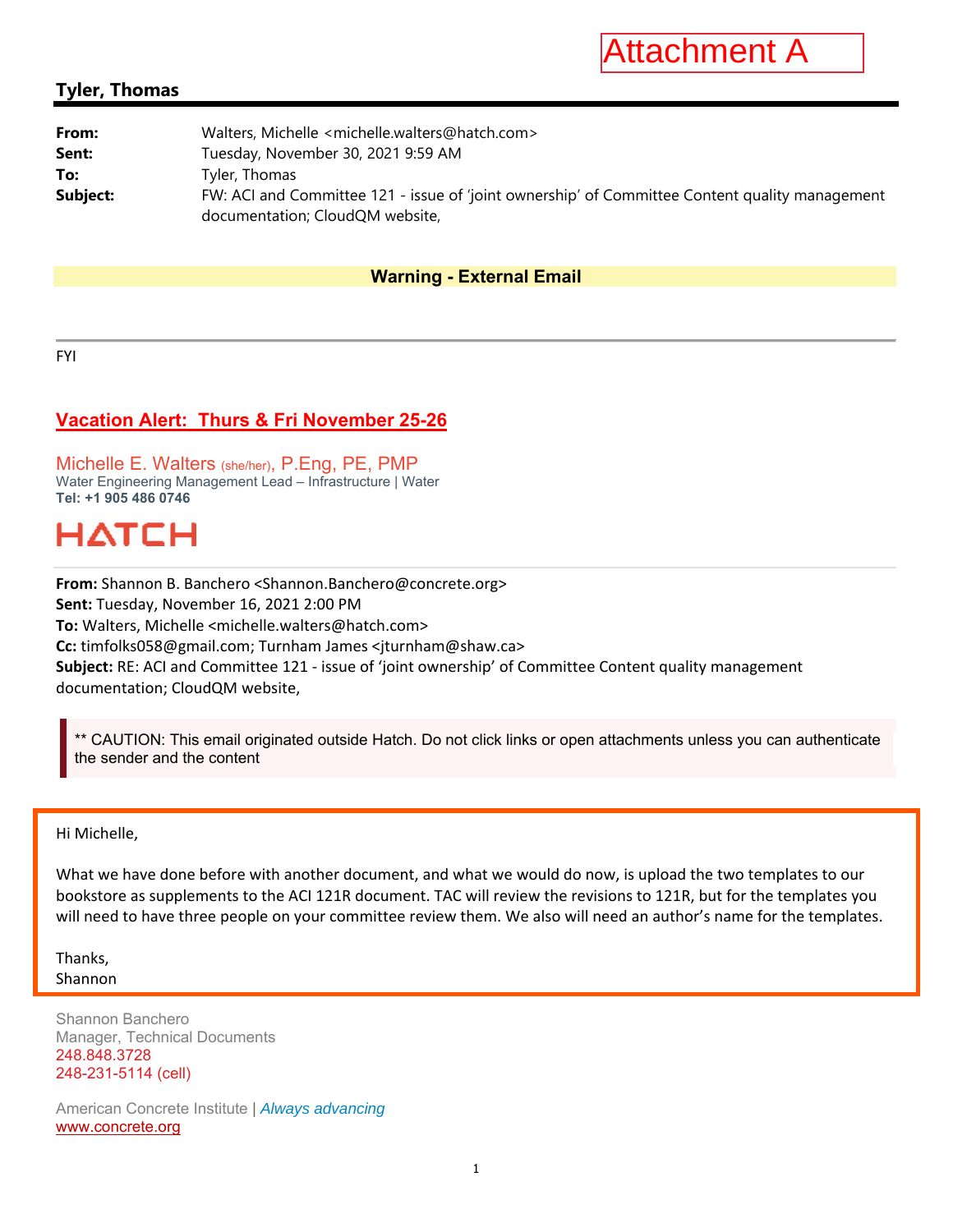

**From:** Walters, Michelle <michelle.walters@hatch.com> **Sent:** Tuesday, November 16, 2021 10:58 AM **To:** Shannon B. Banchero <Shannon.Banchero@concrete.org> **Cc:** timfolks058@gmail.com; Turnham James <jturnham@shaw.ca> **Subject:** RE: ACI and Committee 121 ‐ issue of 'joint ownership' of Committee Content quality management documentation; CloudQM website,

HI Shannon – For the second part of your paragraph, does that mean that we can include it as a link on our website, but it does not need to be voted on by the committee?

I understand there are opportunities to issue items as "Committee Content", but I couldn't find the process for that in the TCM?

Please let us know how that would work.

If you think it's helpful, we can book a call to discuss better, let me know.

Thanks, Michelle

#### **Vacation Alert: Thurs & Fri November 25-26**

Michelle E. Walters (she/her), P.Eng, PE, PMP Water Engineering Management Lead – Infrastructure | Water **Tel: +1 905 486 0746** 

# HATCH

**From:** Shannon B. Banchero <Shannon.Banchero@concrete.org> **Sent:** Tuesday, November 16, 2021 10:43 AM **To:** Walters, Michelle <michelle.walters@hatch.com> **Cc:** jturnham@shaw.com; timfolks058@gmail.com **Subject:** RE: ACI and Committee 121 ‐ issue of 'joint ownership' of Committee Content quality management

documentation; CloudQM website,

CAUTION: This email originated outside Hatch. Do not click links or open attachments unless you can authenticate the sender and the content

#### Hi Michelle,

If it's developed and reviewed by the committee, then it should be owned by the committee (and thus, ACI).

The committee could provide a link to the template as an example (assuming it's not charged for) with some appropriate notes stating that it's under continuous development and not approved by the committee (or something to that effect).

Sincerely, Shannon

Shannon Banchero Manager, Technical Documents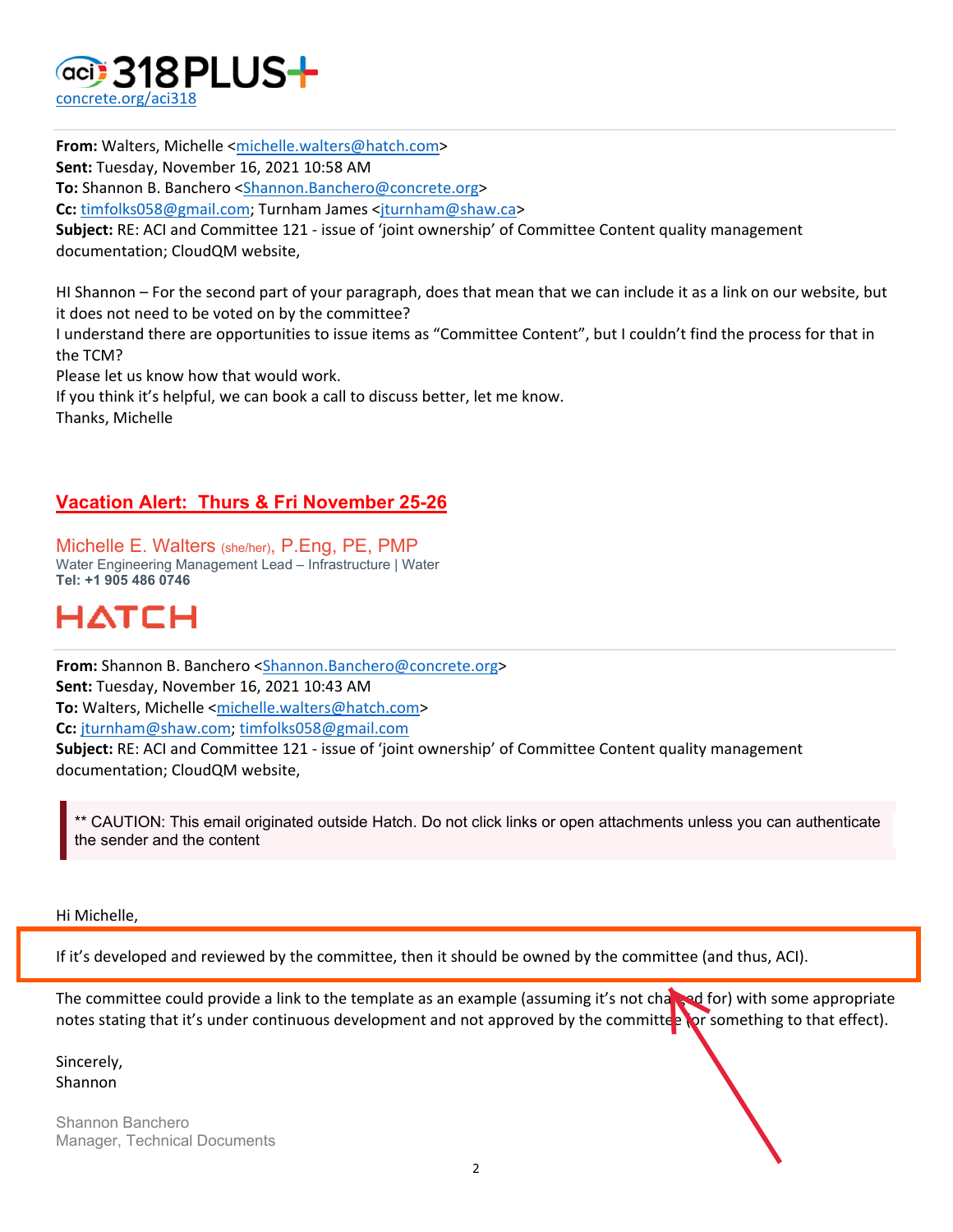#### 248.848.3728 248-231-5114 (cell)

American Concrete Institute | *Always advancing*  www.concrete.org



**From:** Walters, Michelle <michelle.walters@hatch.com> **Sent:** Thursday, November 4, 2021 5:27 PM **To:** Shannon B. Banchero <Shannon.Banchero@concrete.org> **Cc:** jturnham@shaw.com; timfolks058@gmail.com **Subject:** FW: ACI and Committee 121 ‐ issue of 'joint ownership' of Committee Content quality management documentation; CloudQM website,

Hi Shannon—I hope you are the right person in ACI to reach out to for this request, let me know if I should be connecting with someone else, but I figured I'd start with you!

Please see below email from one of the 121 Committee members. He has a document that we are considering to issue as Committee Content, however he has some agreements he'd like to discuss about the copyright of the material and ownership/editing. It would be great if we could discuss this at some point once you've had a chance to review the request and provide some feedback.

Please let me know when would be good for you.

Thanks, Michelle

Michelle E. Walters (she/her), P.Eng, PE, PMP Water Engineering Management Lead – Infrastructure | Water **Tel: +1 905 486 0746** 



#### **From:** jturnham@shaw.ca <jturnham@shaw.ca>

**Sent:** 26 October, 2021 1:35 PM

**To:** 'michelle.walters@hatch.com' <michelle.walters@hatch.com>; 'Thomas'' <Thomas.Tyler@skanska.com>; 'slines@conseal.com' <slines@conseal.com>; 'hausfeldj@bakerconcrete.com' <hausfeldj@bakerconcrete.com>; 'tcavalline@uncc.edu' <tcavalline@uncc.edu>; 'mihaela.birley@gmail.com' <mihaela.birley@gmail.com> **Cc:** 'James Bell' <BellJames@pm.me>

**Subject:** RE: CloudQM website, ACI and Committee 121 ‐ issue of 'joint ownership' of quality management documentation

Greetings again Committee 121,

Here is the email to better present and hopefully understand our collective point of view around the subject of copyright and ACI document ownership as partly expressed Oct 26, 2020 by the Committee 121 Go-To-Meeting minutes (and notes of meeting that I personally wrote and kept). My interests in the subject are much the same towards sharing the documents from where they were a year ago, but the actual details of sharing of documents is now described in writing.

In notes I took one year ago, there was an issue that I initiated regarding interim copyright of the Quality Plan Template (Committee Content) documentation. We discussed it a bit as a committee and it came down to Jim Turnham copyright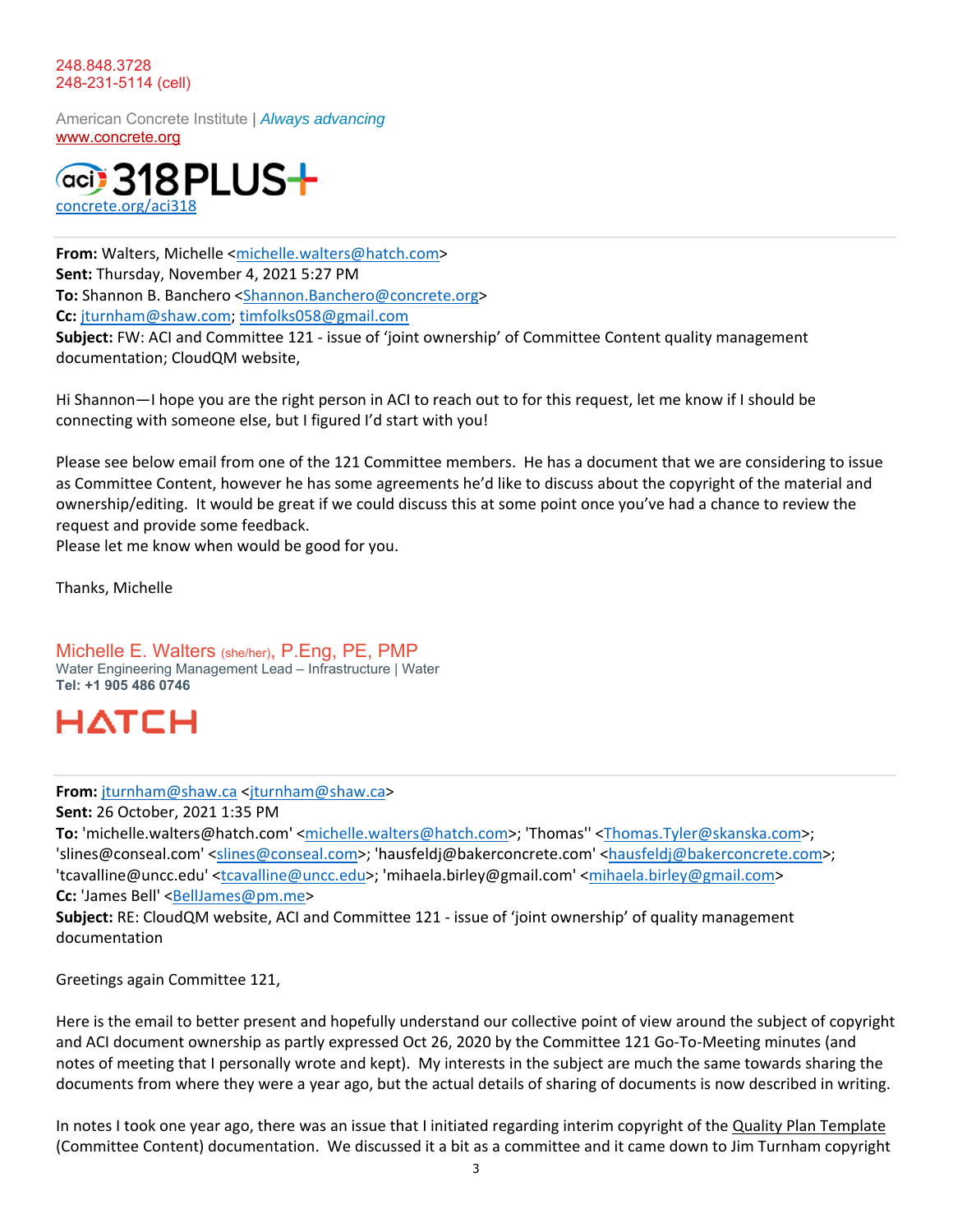of a document until we have successfully published per ACI. (Note that we have been working on this document for 5+ years now, so the idea is not without merit.) One comment made at the meeting was "Anything proprietary, don't bring it forward." Sounds right to me. But what about shared information?

When the time comes to publish the 121R-xx and Committee Content Quality Plan Template (121R-xxQPT) (the Quality Plan Template identified for sharing with ACI since 2016), there might be an element of ownership that needs to be clarified. Here is how I (Jim) see it:

At the time of ACI publishing of 121R‐xxQPT, I will require the right to continue providing 121R‐xxQPT content to BCIT (my employer and my students). Should we (BCIT and I) part ways, I have negotiated joint ownership of the course materials I have developed over the years for use with BCIT. They will have a copy and I will have a copy of the *BCIT CMGT 7246 course materials* for our continuing usage, (which is the exact same documentation as 121R‐xxQPT).

It is my vision that my 121R-xxQPT version (with ACI 121 edit and approval by 3 persons) will also be offered to ACI in a similar joint ownership fashion. I will want to be able to continue editing and improving and publishing the work as a live document per the newly established CloudQM.org website. Committee 121 can continue to review and improve it and ACI will be able to continue to sell it (or make it available at no cost which is what I recall from conversations with ACI). This arrangement will be totally simple if I understand correctly in that a link to the CloudQM Quality Plan Template and documents can be provided either from the 121R‐xx, or the ACI store can post a link to direct users to CloudQM. ACI‐users could visit the CloudQM website and "download website content for zero dollars" within the parameters set out by CloudQM. I am not interested in charging any fee.

At this moment, I will want users to register, (provide their name and email), login, and if they are willing – they can add to their profile. [I would really enjoy it if the website can implement a rating system based on user opinion, customer rating of inspection checklists, Work Methods, Quality Management Procedures, Flowcharts, or Quality Plans that prove valuable to construction quality management. I talked with my website programmer friend James and he thinks it is doable. We already have the ability to "vote up" a product, but not as good as the 5‐star rating system that is well understood. (I think we will achieve this).

We decided we don't want to sell Quality Plan Template documentation for \$ on the CloudQM website. Can we request a copy of user improved materials to be sent back? That would be seemingly fair and very cool to facilitate the improvement of the CloudQM site.

I allow my students to provide their very good to excellent Quality Plans and Work Methods to "Pay‐it‐Forward". Pay‐it‐ Forward is a simple service that I provide – I accept excellent documents (reviewed and edited by me) (which the author has indicated their willingness to provide for the use of others) and store them in a folder. This has been the source of most of the documentation that will be placed on the CloudQM website. When I identify that my Capstone, final project 8800 students can make use of materials that are good and already written, I connect the writer and the new student user. That exchange has happened about 5 times so far with all good and some exceptional results. Probably it can happen with industry and ACI users as well.

In my view, this can all happen within the CloudQM website, but the website is at its beginning, still being developed. I might think that some of you might like to take a more active role, and the website could accommodate that as well. It is nice that in or 121 committee, we each have 2 to 15+ years of relationship – I think we can trust each other, or at least more than most  $\circled{c}$ .

Shannon Banchero, I look forward to your response. I provided you a copy of the Quality Plan Template about 3 years ago, and can provide an update if needed. We also emailed Fri 2021‐04‐09 1:09 PM and the committee 121 was cc'ed on that, should you want to refresh your memory on this subject. If a conference call is needed to discuss things, I am available at the numbers below. Best regards,

Jim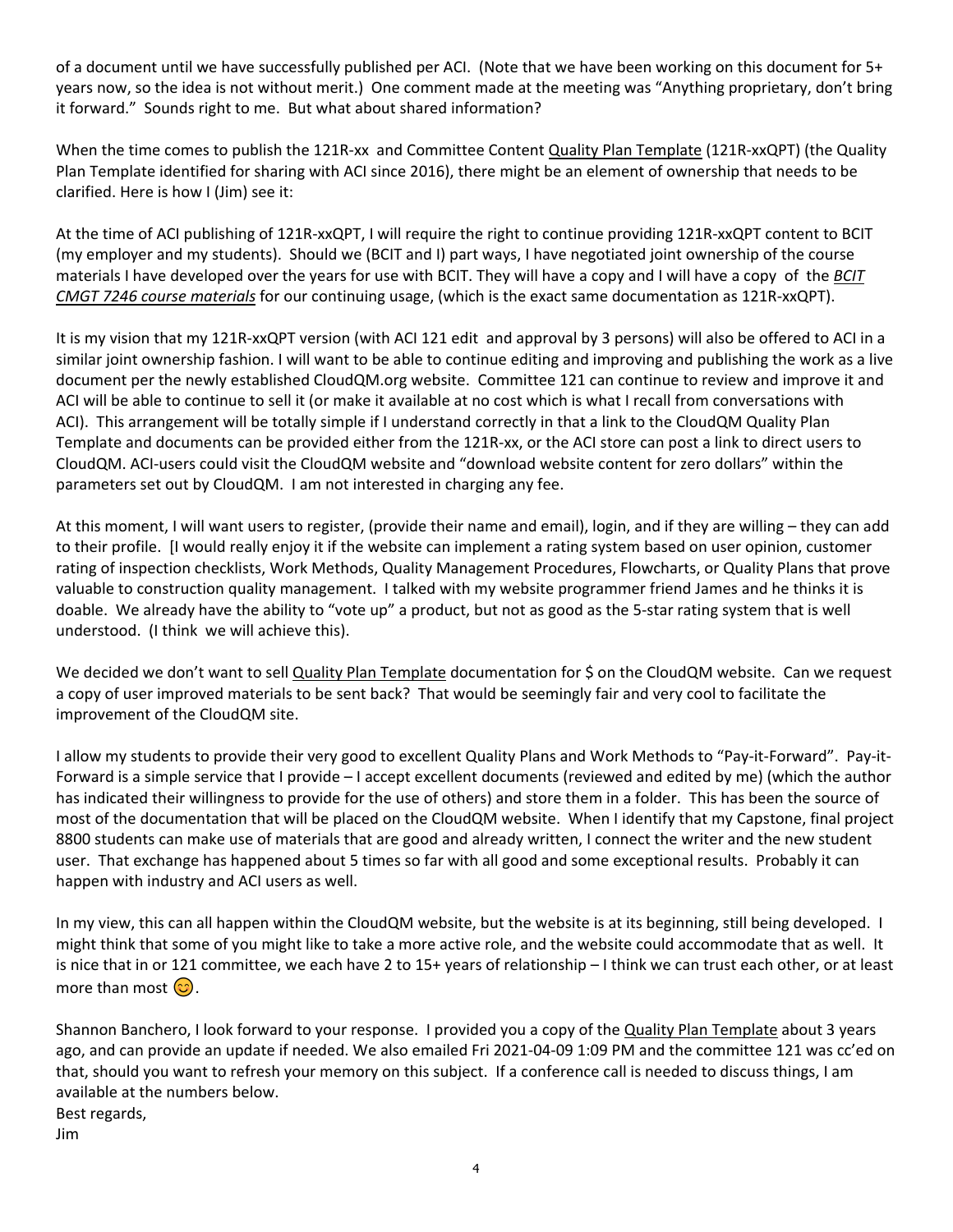Jim Turnham, M.A.Sc., P. Eng. (non‐practicing) BCIT Instructor – Quality Management in Construction Turnham Consultants, North Vancouver, BC, V7R3M5 604‐985‐8975 604‐787‐4472 cell

> **N O T I C E** - This message from Hatch is intended only for the use of the individual or entity to which it is addressed and may contain information which is privileged, confidential or proprietary. Internet communications cannot be guaranteed to be secure or error-free as information could be intercepted, corrupted, lost, arrive late or contain viruses. By communicating with us via email, you accept such risks. When addressed to our clients, any information, drawings, opinions or advice (collectively, "information") contained in this e-mail is subject to the terms and conditions expressed in the governing agreements. Where no such agreement exists, the recipient shall neither rely upon nor disclose to others, such information without our written consent. Unless otherwise agreed, we do not assume any liability with respect to the accuracy or completeness of the information set out in this e-mail. If you have received this message in error, please notify us immediately by return e-mail and destroy and delete the message from your computer.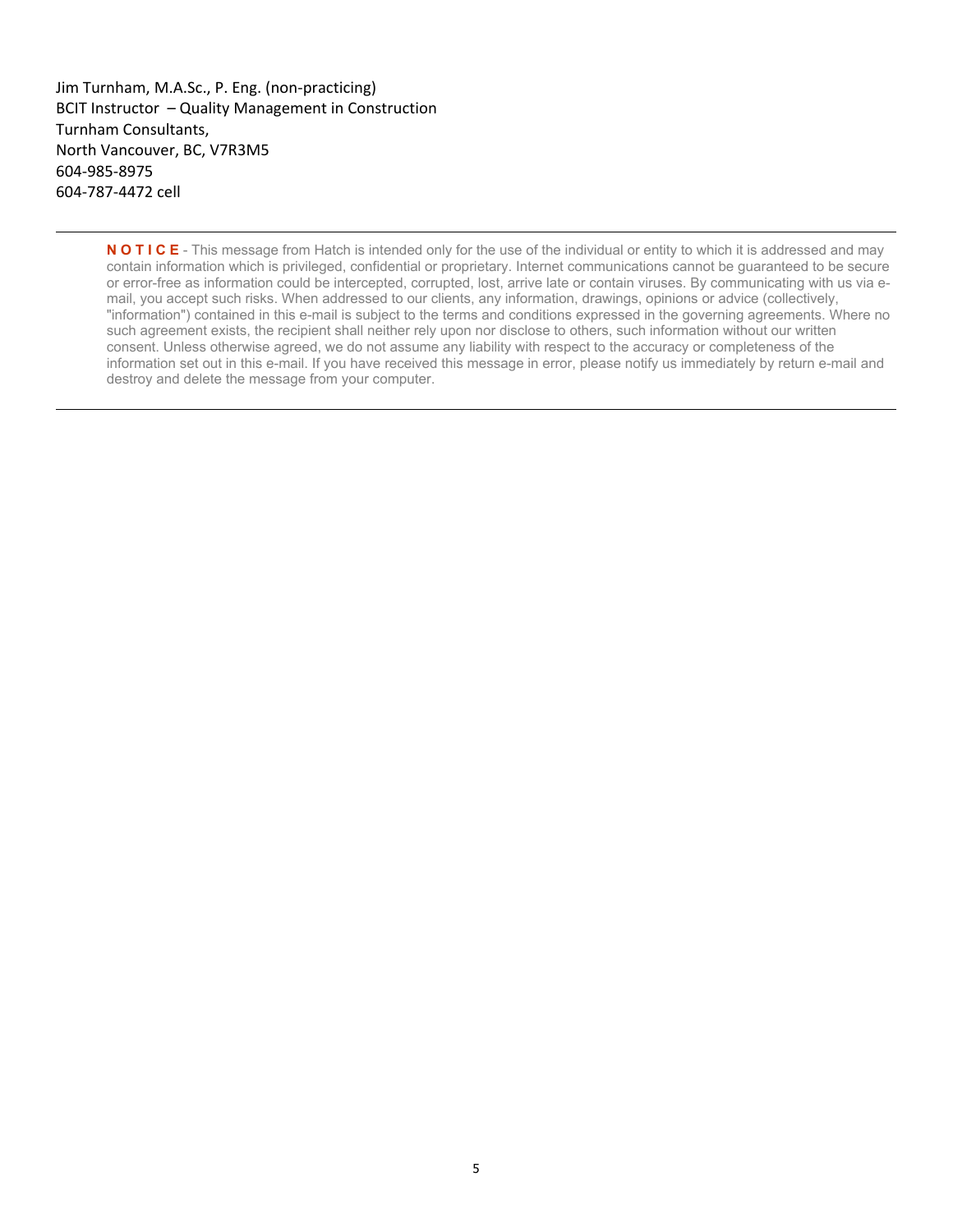Attachment B

### **Tyler, Thomas**

| From:    | Sam Lines <slines@conseal.com></slines@conseal.com>                                             |
|----------|-------------------------------------------------------------------------------------------------|
| Sent:    | Thursday, December 2, 2021 3:21 PM                                                              |
| To:      | jturnham@shaw.ca; Tyler, Thomas; michelle.walters@hatch.com                                     |
| Cc:      | mihaela.birley@qmail.com; 'Keila Lombardozzi'; tcavalline@uncc.edu; hausfeldj@bakerconcrete.com |
| Subject: | RE: Committee 121 - issue of 'joint ownership' of Committee Content CloudQM website,            |

#### **Warning - External Email**

I do not know, but it seems to me that Life‐365 is a private consortium of several organizations. It seems to be separate from ACI, but valuable as a tool and therefore referenced. Maybe Chapter 6 can do the same thing.

### **Sam Lines**

Engineering Manager CONCRETE SEALANTS, INC. 937-845-2506 (direct line)

**From:** jturnham@shaw.ca <jturnham@shaw.ca> **Sent:** Thursday, December 2, 2021 2:48 PM **To:** 'Tyler, Thomas' <Thomas.Tyler@skanska.com>; Sam Lines <slines@conseal.com>; michelle.walters@hatch.com **Cc:** mihaela.birley@gmail.com; 'Keila Lombardozzi' <keilal@dpr.com>; tcavalline@uncc.edu; hausfeldj@bakerconcrete.com **Subject:** RE: Committee 121 ‐ issue of 'joint ownership' of Committee Content CloudQM website,

HI Sam (and Tom,)

Sam, I see some similarity:

- ‐ Both have a website
- ‐ Updated content at intervals by those active in the web content
- ‐ ACI client

There is also an element of joint ownership that might be at play. We see in the" Life‐365 Consortium" tab that ACI was a funding source for the development of Life‐365.

What I don't know is whether Life-365 is an arm of ACI? Or is it its own entity (external to ACI)? If Life-365 is external to ACI, then there is an implication of joint ownership, or something that allows ACI to remain connected, while others improve the website content.

Jim

**From:** Tyler, Thomas <Thomas.Tyler@skanska.com> **Sent:** 2 December, 2021 11:20 AM **To:** Sam Lines <slines@conseal.com>; jturnham@shaw.ca; michelle.walters@hatch.com **Cc:** mihaela.birley@gmail.com; 'Keila Lombardozzi' <keilal@dpr.com>; tcavalline@uncc.edu; hausfeldj@bakerconcrete.com **Subject:** RE: Committee 121 ‐ issue of 'joint ownership' of Committee Content CloudQM website,

Sam,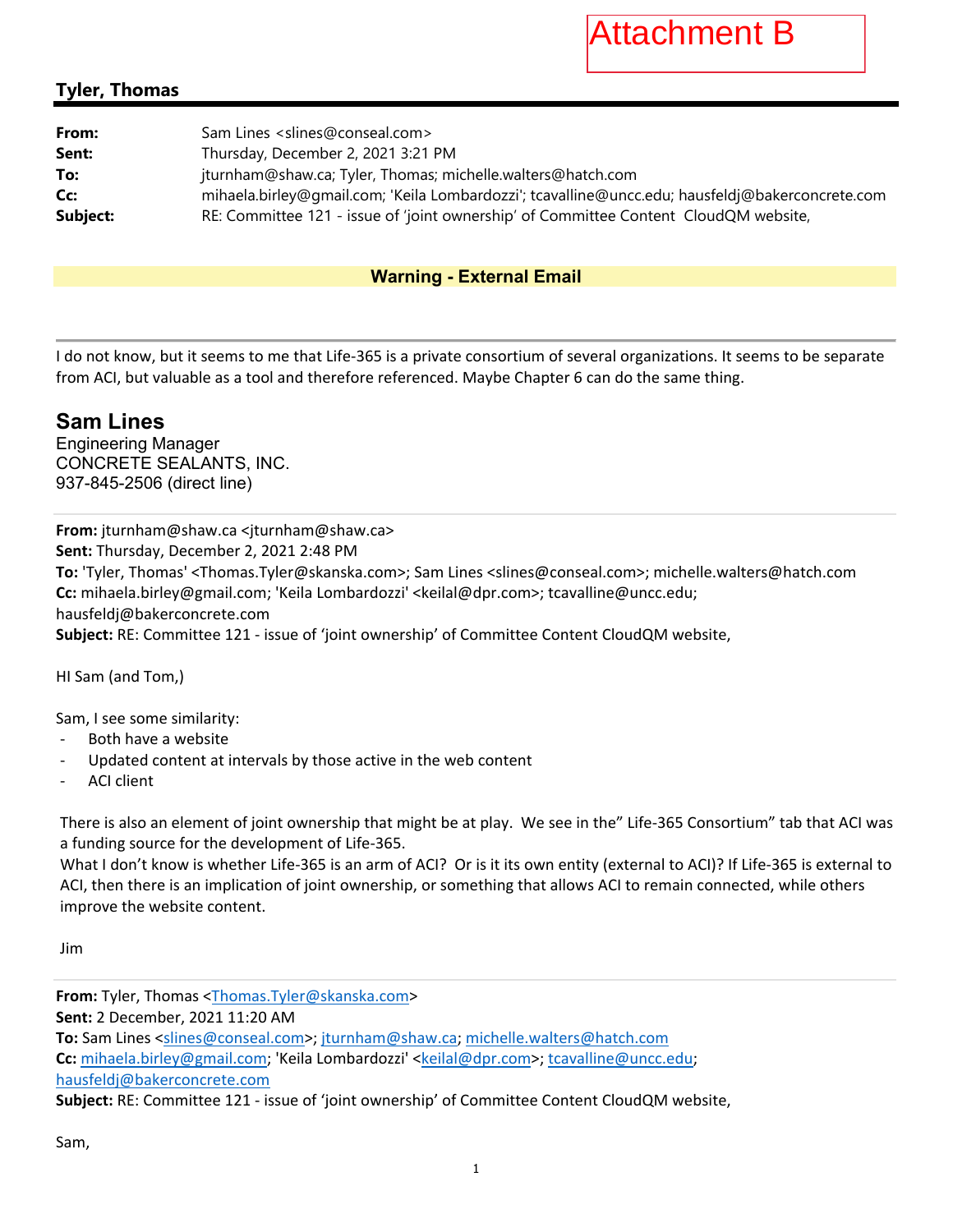This is a good point and may be something we can stand on. Tom

**From:** Sam Lines <slines@conseal.com> **Sent:** Thursday, December 2, 2021 7:40 AM **To:** jturnham@shaw.ca; Tyler, Thomas <Thomas.Tyler@skanska.com>; michelle.walters@hatch.com **Cc:** mihaela.birley@gmail.com; 'Keila Lombardozzi' <keilal@dpr.com>; tcavalline@uncc.edu; hausfeldj@bakerconcrete.com **Subject:** RE: Committee 121 ‐ issue of 'joint ownership' of Committee Content CloudQM website,

#### **Warning - External Email**

#### All

This reminds me of the Life‐365 program developed externally but referenced in ACI PRC 365.1‐17. The program is running on an independent website (www.life‐365.org) and is then reference in the PRC 356.1 text:

"Many service life computer programs have been developed in recent years providing convenient user-friendly analysis methods. These include Life-365TM (Ehlen et al. 2009; Ehlen and Kojundic 2014), STADIUMTM (Samson and Marchand 2007), AGEDDCA (Concrete Society 2004), and DuraCrete (Schiessl et al. 2004)."

This appears in chapter 7 and is then included in the references at the end. "Ehlen, M. A., and Kojundic, A. N., 2014, "Life-365™ v2.2," *Concrete International*, V. 36, No. 5, May, pp. 41-44. Ehlen, M. A.; Thomas, M. D. A.; and Bentz, E. C., 2009, "Life-365 Service Life Prediction Model™ Version 2.0," *Concrete International*, V. 31, No. 5, May, pp. 41-46."

Is this the model for the QA/QC template?

#### **Sam Lines**

Engineering Manager CONCRETE SEALANTS, INC. 937-845-2506 (direct line)

**From:** jturnham@shaw.ca <jturnham@shaw.ca> **Sent:** Thursday, December 2, 2021 12:04 AM **To:** 'Tyler, Thomas' <Thomas.Tyler@skanska.com>; michelle.walters@hatch.com Cc: Sam Lines <slines@conseal.com>; mihaela.birley@gmail.com; 'Keila Lombardozzi' <keilal@dpr.com>; tcavalline@uncc.edu; hausfeldj@bakerconcrete.com **Subject:** RE: Committee 121 ‐ issue of 'joint ownership' of Committee Content CloudQM website,

Hi Tom, Thanks for the input.

My take (different than yours), is that if the committee and ACI owns a copy, then they might be ok with it. It is clear that Shannon was silent on the issue of joint ownership. But silent is not agreement, and you don't think it flies, so … let's be clear.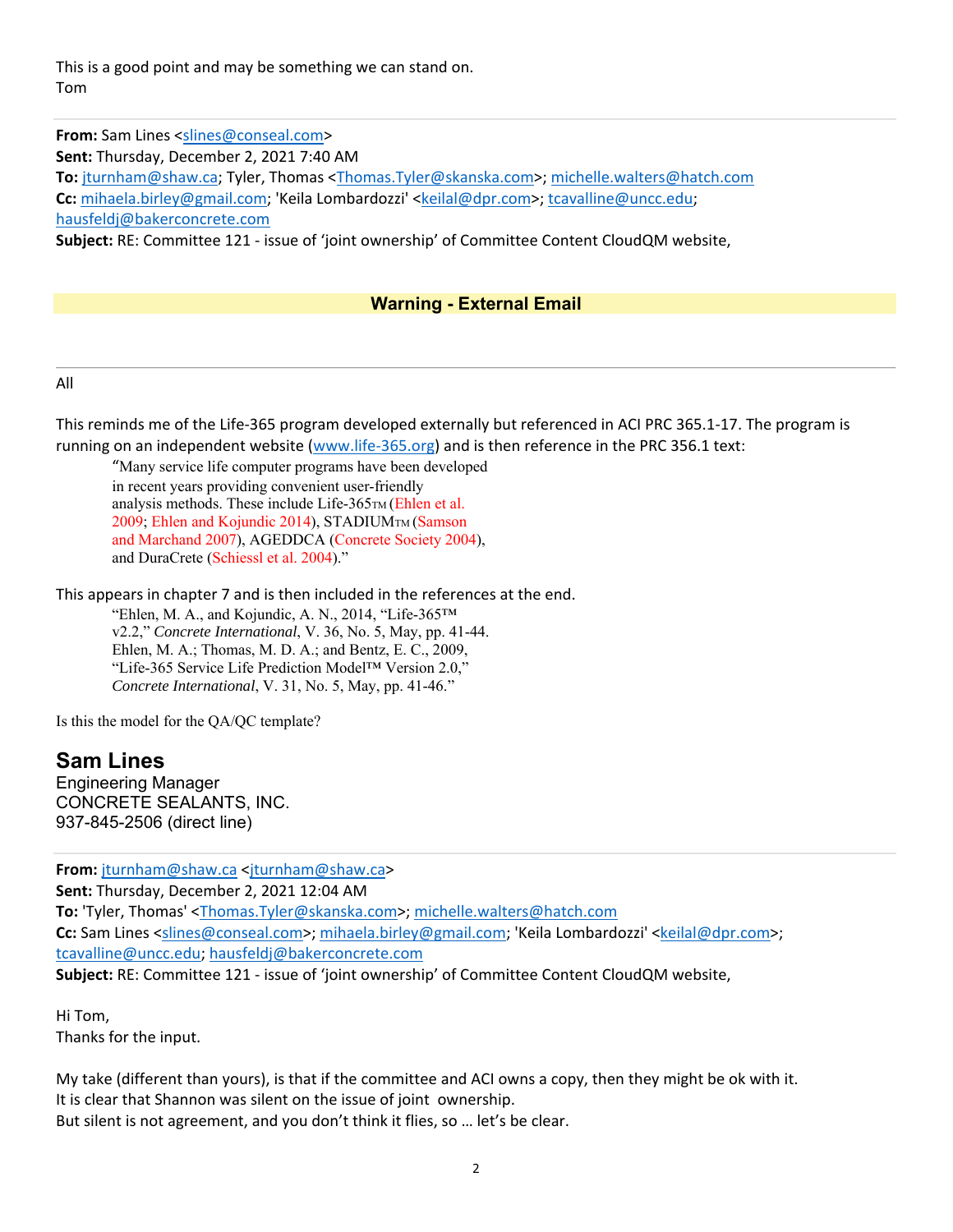How shall we proceed? In the defense of "joint ownership", I offer the following:

ACI would own for their use a copy of the Quality Plan Template. They said in a statement about a year ago that they would make the Quality Plan Template (identified as Committee Content) available to ACI members or public purchasers of the 121R‐xx for free.

The worst that can happen is they (ACI) have an electronic document for which the master is editable, but ACI would make available to ACI store purchasers as pdf (static) non‐editable, similar to how ACI sells the work of committees, making pdf documents available to purchasers. But we at Committee 121 have had the opinion that for a template to work as intended, it needs to be easily editable, and thus dynamic. That is what is being offered, worst case.

The best that can happen if this proceeds like I think it might, they (ACI) will also have a link to quality plan template content that is planned to keep improving. We will have provided an alternate form of content that does not become stale-dated because it gets updated often, like a link to the New York Times website. (Ok, cool example  $\odot$ ), but full disclosure – NYT is likely not in the same league.

What about joint ownership? My interpretation is that I (and we, committee 121) are still active in this project. I continue to teach at British Columbia Institute of Technology and I continue to improve the Quality Plan Template as **improvements** are identified (often by students) and provided as upgraded course materials. So it is like a stock paying dividends on into the future.

I suppose the above is beside the point, if ACI have a policy that causes them to not accept joint ownership.

#### **Integration of the Quality Plan Template with the 121R‐xx**

Yesterday, in preparation for the scheduled Nov 30 121 committee meeting, I was provided with a copy of the 121R‐ xxRev9 recently edited by Michelle. Congratulations Michelle, it reads very well. I left perhaps half dozen edits in track changes. I want to say "great work committee". See link provided by

Michelle. https://can01.safelinks.protection.outlook.com/?url=https%3A%2F%2Fwww.concrete.org%2Fcommittees%2F getdocuments.aspx%3FDocID%3D164242&data=04%7C01%7Cmichelle.walters%40hatch.com%7Caec87291e75c4c 37af7908d9b4a084e6%7Ce354cba32efc41cb9647b0588f9346ab%7C0%7C0%7C637739423803002029%7CUnknown%7C TWFpbGZsb3d8eyJWIjoiMC4wLjAwMDAiLCJQIjoiV2luMzIiLCJBTiI6Ik1haWwiLCJXVCI6Mn0%3D%7C3000&sdata=zjM eX%2BStWCnBLkFQ7q8mCsDg%2BmETRWdriradgt10qEc%3D&amp:reserved=0

In the review of the 121R-xxRev9, I was struck that there are quite a few chunks of knowledge provided by you committee members that can and should be referenced or accessed by the Quality Plan Template. One good example in Chapter 4 is KPIs. Until now, the Quality Plan Template has not had reason to go to that level of detail, it was just trying to become an understandable, user‐friendly, well formatted Quality Plan Template. But I found there are many examples that appear in the 121Rxx9 that we might consider for Quality Plan Template linkage – in effect, the integration of 121R‐xxRev9 to the Quality Plan Template.

Tom, and Michelle, back to the question that started this email, how shall we proceed :

Shall I write to Shannon, asking if she will comment on the joint ownership aspect? Or you or Michelle could? We could schedule a Zoom conference call with Shannon?

Are you ok with another scheduled Go-To-Meeting call Dec 21? Best regards, Jim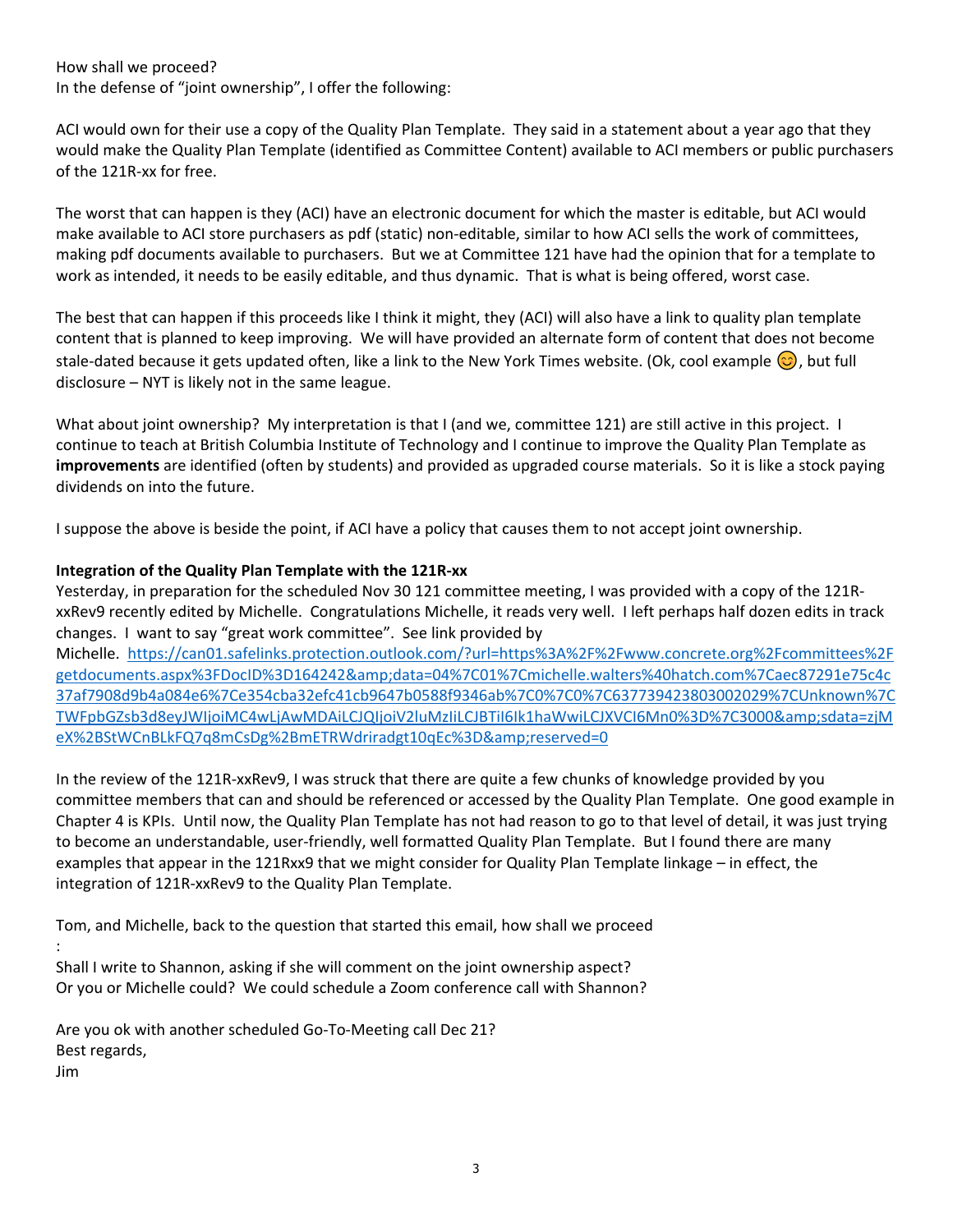**From:** Tyler, Thomas <Thomas.Tyler@skanska.com> **Sent:** 1 December, 2021 2:59 PM **To:** jturnham@shaw.ca; 'Walters, Michelle' <michelle.walters@hatch.com>

**Cc:** slines@conseal.com; mihaela.birley@gmail.com; Keila Lombardozzi <keilal@dpr.com>; tcavalline@uncc.edu; hausfeldj@bakerconcrete.com

**Subject:** RE: ACI and Committee 121 ‐ issue of 'joint ownership' of Committee Content quality management documentation; CloudQM website,

All,

From what I can see in Shannon's emails of 11/16/21, she does *not* agree to joint ownership. There is also some additional confusion on this due to editing within Shannon's last email of that day. This editing had no bearing on the approval or disapproval. It just made Shannon's second email confusing.

I am attaching a pdf of what Michelle has forwarded to me as it was written. In Shannon's first email of 11/16/21 she makes it clear that *"If is developed and reviewed by the Committee, then it should be owned by the Committee (and thus, ACI)."* 

So my take on this is that she does not agree with the idea of joint ownership.

Sorry, but it looks like we are back where we started.

I think that the idea of a website housing the living template is novel, yet workable, providing the site stays up and the links are unchanged for the life of the document.

But the joint ownership issue is still to be worked out. Tom

**From:** jturnham@shaw.ca <jturnham@shaw.ca>

**Sent:** Friday, November 19, 2021 3:13 AM

**To:** 'Walters, Michelle' <michelle.walters@hatch.com>

**Cc:** Tyler, Thomas <Thomas.Tyler@skanska.com>; slines@conseal.com; mihaela.birley@gmail.com; Keila Lombardozzi <keilal@dpr.com>; tcavalline@uncc.edu; hausfeldj@bakerconcrete.com

**Subject:** RE: ACI and Committee 121 ‐ issue of 'joint ownership' of Committee Content quality management documentation; CloudQM website,

## **Warning - External Email**

Hi Michelle, Tom, and Committee,

I have not seen the minutes of our recent Nov 2, 2021 121 meeting. Are they available?

After seeing Shannon Banchero's response, in your opinion, are we on solid ground as to committee 121's ability to finish and ballot 121Rxx and to review the Quality Plan Template? I vellow highlighted the elements of Shannon's email below that are of interest that I could see, and I pointed out two items I didn't understand fully.

Since we recently met by Go-To-Meeting and will do so again November 30, would be nice to keep the momentum going.

- 1) 121Rxx: Have people read 121Rxx Chapters 1‐5 and are we all ready to ballot? Have people read 121Rxx chapter 6 that I edited just after our recent meeting, sent to Michelle, and have saved it to our OneDrive? (I did very little tonight, but revised the date to todays, in the filename.)
- 2) Quality Plan Template: Is anyone wanting to "workshop" the Quality Plan Template look in detail at any section, perhaps on a Zoom call with me? Sections as I see them are as follows:
	- a. Section 4.A Public Sector Owner … there is only a table of contents for this section, at this time. It could take the same form as 4.B Developer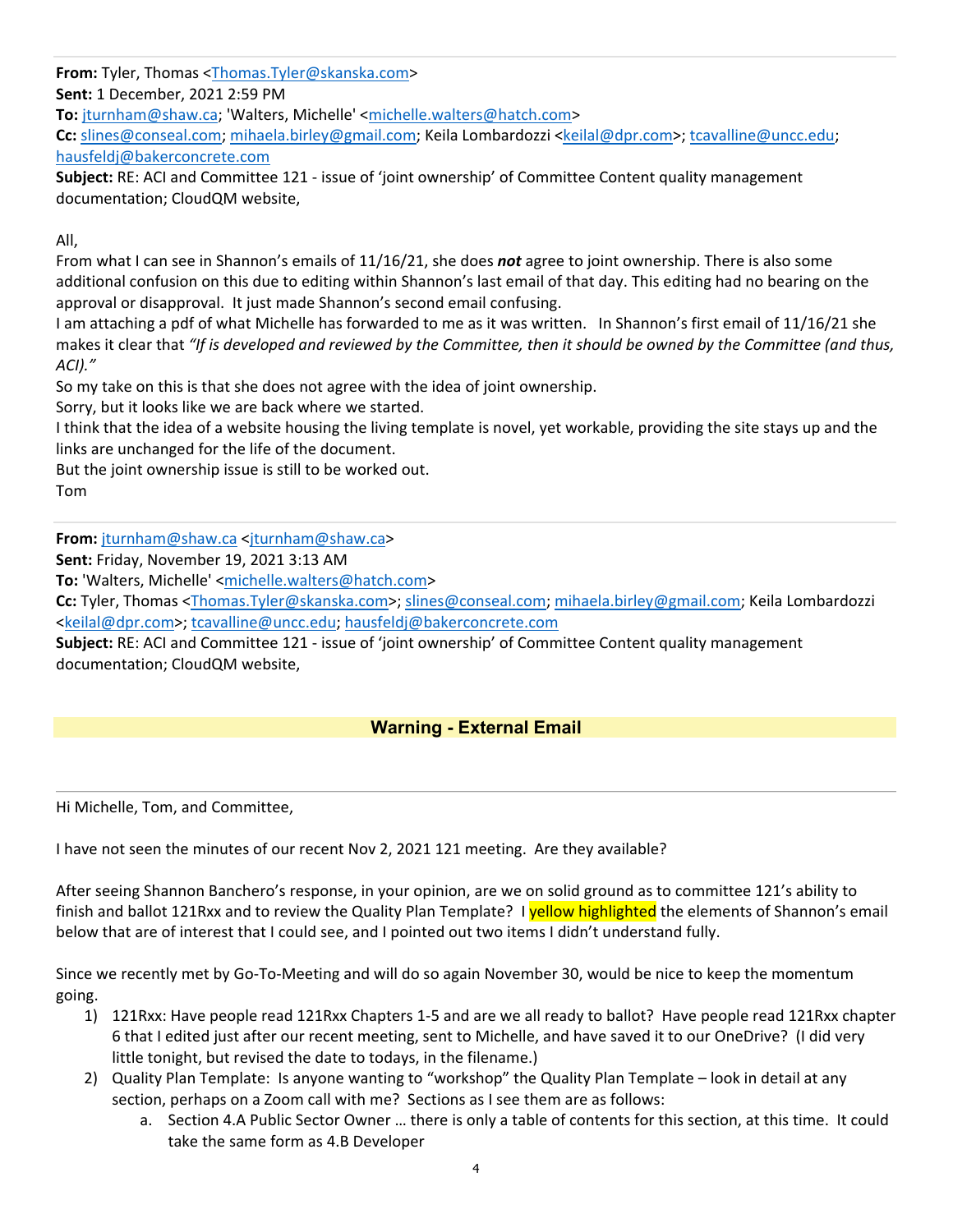- b. Section 4.B Developer
- c. Section 4.C Contractor –Tom and Keila have expressed interest.
- d. Section 4.D Designer Michelle has expressed interest.
- e. Section 4.E Subcontractor
- f. Sections 0, and 1‐3
- g. Section 5 10 (the ISO sections). Sam has expressed interest.
- h. Appendices of which Appendix D QMPs resides.

Are people clamoring  $\odot$  to sign up to review a section of the Template?

I have had very good results from the Quality Plans I have reviewed and marked this past week for the Fall Term.

Best regards, Jim

Jim Turnham, M.A.Sc., P. Eng. (non‐practicing) BCIT Instructor – Quality Management in Construction Turnham Consultants, North Vancouver, BC, V7R3M5 604‐985‐8975 604‐787‐4472 cell

**From:** Shannon B. Banchero <Shannon.Banchero@concrete.org> **Sent:** 16 November, 2021 11:00 AM **To:** Walters, Michelle <michelle.walters@hatch.com> **Cc:** timfolks058@gmail.com; Turnham James <jturnham@shaw.ca> **Subject:** RE: ACI and Committee 121 ‐ issue of 'joint ownership' of Committee Content quality management documentation; CloudQM website,

Hi Michelle,

What we have done before with another document, and what we would do now, is upload the two templates [there is only one Template] to our bookstore as supplements [she didn't use the word Committee Content, but it sounds like that is the thing she is describing] to the ACI 121R document. TAC will review the revisions to 121R, but for the templates you will need to have three people on your committee review them. We also will need an author's name for the templates.

Thanks, Shannon

Shannon Banchero Manager, Technical Documents 248.848.3728 248-231-5114 (cell)

American Concrete Institute | *Always advancing*  www.concrete.org

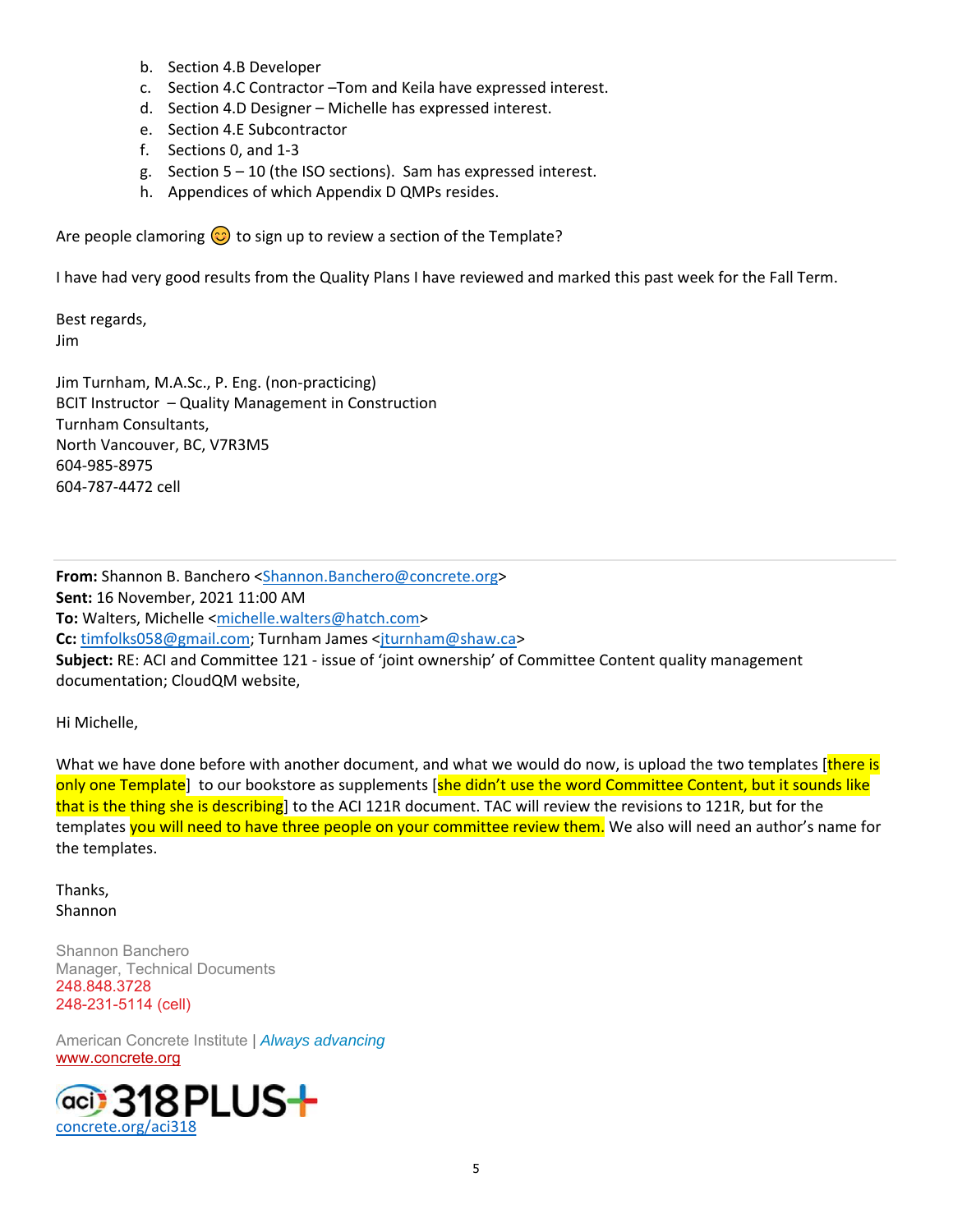**From:** Walters, Michelle <michelle.walters@hatch.com> **Sent:** Tuesday, November 16, 2021 10:58 AM **To:** Shannon B. Banchero <Shannon.Banchero@concrete.org> **Cc:** timfolks058@gmail.com; Turnham James <jturnham@shaw.ca> **Subject:** RE: ACI and Committee 121 ‐ issue of 'joint ownership' of Committee Content quality management documentation; CloudQM website,

HI Shannon – For the second part of your paragraph, does that mean that we can include it as a link on our website, but it does not need to be voted on by the committee?

I understand there are opportunities to issue items as "Committee Content", but I couldn't find the process for that in the TCM?

Please let us know how that would work.

If you think it's helpful, we can book a call to discuss better, let me know. Thanks, Michelle

## **Vacation Alert: Thurs & Fri November 25-26**

Michelle E. Walters (she/her), P.Eng, PE, PMP Water Engineering Management Lead – Infrastructure | Water **Tel: +1 905 486 0746** 

## **HATCH**

**From:** Shannon B. Banchero <Shannon.Banchero@concrete.org> **Sent:** Tuesday, November 16, 2021 10:43 AM **To:** Walters, Michelle <michelle.walters@hatch.com> **Cc:** jturnham@shaw.com; timfolks058@gmail.com **Subject:** RE: ACI and Committee 121 ‐ issue of 'joint ownership' of Committee Content quality management documentation; CloudQM website,

Hi Michelle,

If it's developed and reviewed by the committee, then it should be owned by the committee (and thus, ACI).

The committee could provide a link to the template as an example (assuming it's not charged for) with some appropriate notes stating that it's under continuous development and not approved by the committee (or something to that effect).

Sincerely, Shannon

Shannon Banchero Manager, Technical Documents 248.848.3728 248-231-5114 (cell)

American Concrete Institute | *Always advancing*  www.concrete.org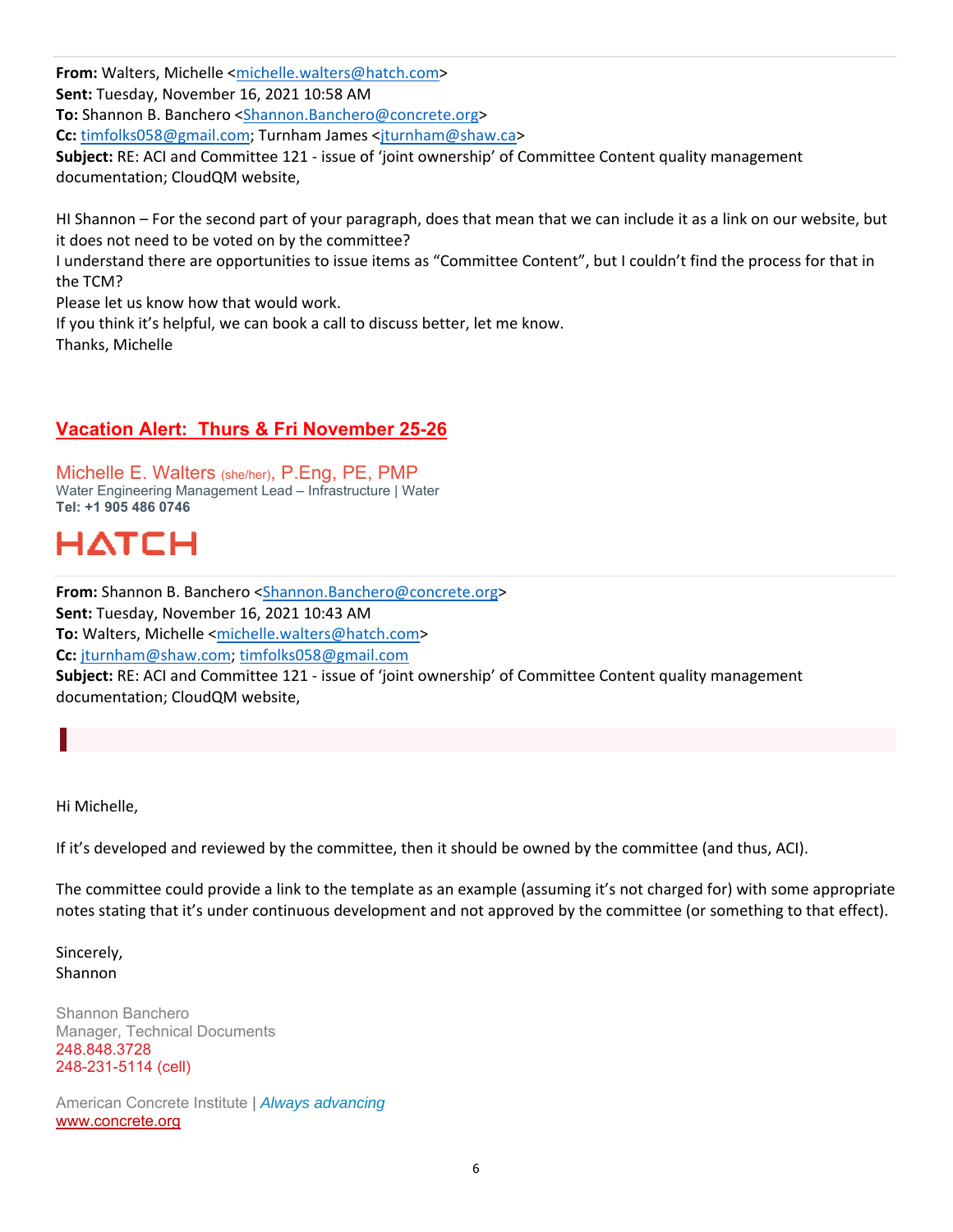

From: Walters, Michelle <michelle.walters@hatch.com> **Sent:** Thursday, November 4, 2021 5:27 PM **To:** Shannon B. Banchero <Shannon.Banchero@concrete.org> **Cc:** jturnham@shaw.com; timfolks058@gmail.com

**Subject:** FW: ACI and Committee 121 ‐ issue of 'joint ownership' of Committee Content quality management documentation; CloudQM website,

Hi Shannon—I hope you are the right person in ACI to reach out to for this request, let me know if I should be connecting with someone else, but I figured I'd start with you!

Please see below email from one of the 121 Committee members. He has a document that we are considering to issue as Committee Content, however he has some agreements he'd like to discuss about the copyright of the material and ownership/editing. It would be great if we could discuss this at some point once you've had a chance to review the request and provide some feedback.

Please let me know when would be good for you.

Thanks, Michelle

Michelle E. Walters (she/her), P.Eng, PE, PMP Water Engineering Management Lead – Infrastructure | Water **Tel: +1 905 486 0746** 



**From:** jturnham@shaw.ca <jturnham@shaw.ca>

**Sent:** 26 October, 2021 1:35 PM

**To:** 'michelle.walters@hatch.com' <michelle.walters@hatch.com>; 'Thomas'' <Thomas.Tyler@skanska.com>; 'slines@conseal.com' <slines@conseal.com>; 'hausfeldj@bakerconcrete.com' <hausfeldj@bakerconcrete.com>; 'tcavalline@uncc.edu' <tcavalline@uncc.edu>; 'mihaela.birley@gmail.com' <mihaela.birley@gmail.com> **Cc:** 'James Bell' <BellJames@pm.me>

**Subject:** RE: CloudQM website, ACI and Committee 121 ‐ issue of 'joint ownership' of quality management documentation

Greetings again Committee 121,

Here is the email to better present and hopefully understand our collective point of view around the subject of copyright and ACI document ownership as partly expressed Oct 26, 2020 by the Committee 121 Go-To-Meeting minutes (and notes of meeting that I personally wrote and kept). My interests in the subject are much the same towards sharing the documents from where they were a year ago, but the actual details of sharing of documents is now described in writing.

In notes I took one year ago, there was an issue that I initiated regarding interim copyright of the Quality Plan Template (Committee Content) documentation. We discussed it a bit as a committee and it came down to Jim Turnham copyright of a document until we have successfully published per ACI. (Note that we have been working on this document for 5+ years now, so the idea is not without merit.) One comment made at the meeting was "Anything proprietary, don't bring it forward." Sounds right to me. But what about shared information?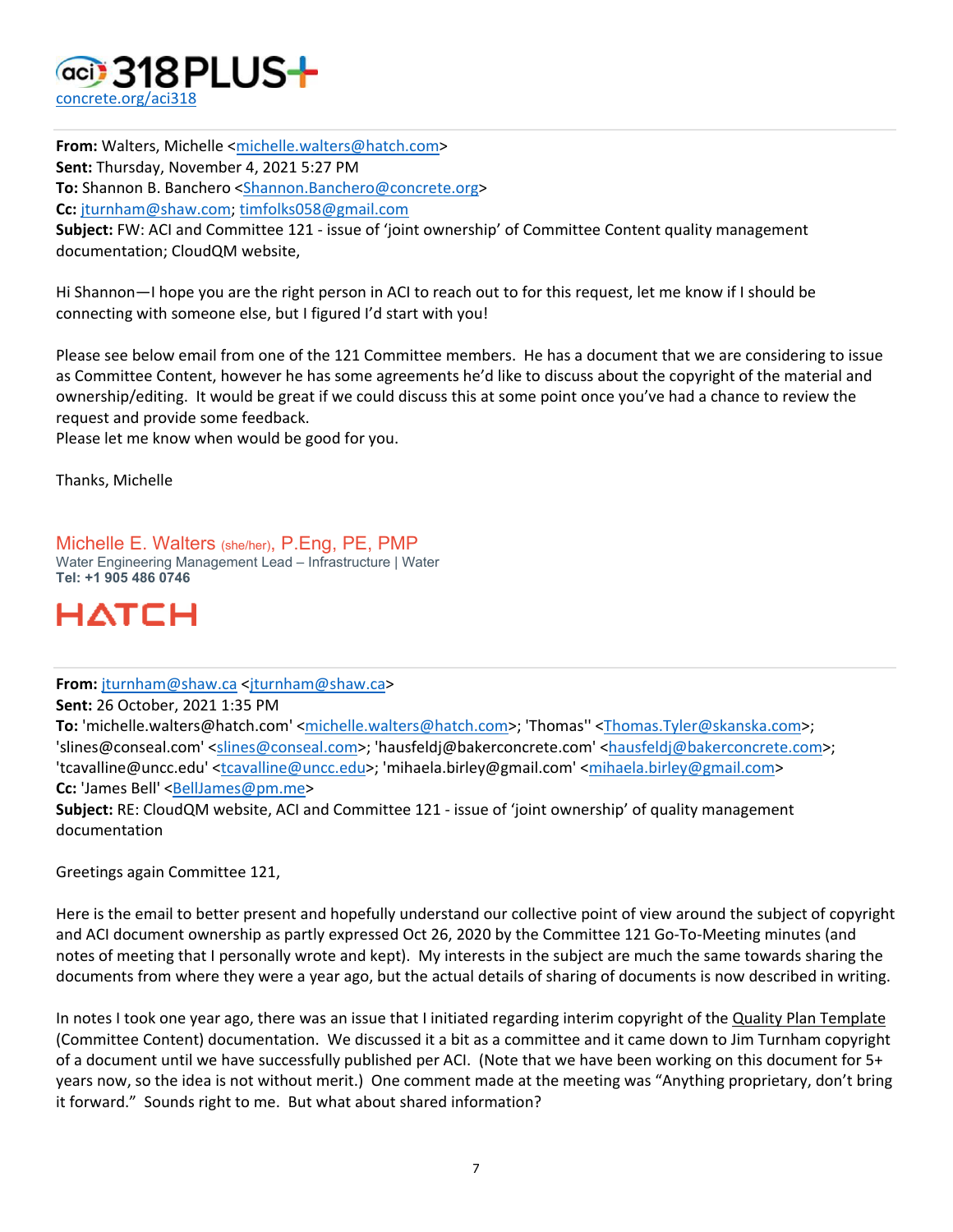When the time comes to publish the 121R-xx and Committee Content Quality Plan Template (121R-xxQPT) (the Quality Plan Template identified for sharing with ACI since 2016), there might be an element of ownership that needs to be clarified. Here is how I (Jim) see it:

At the time of ACI publishing of 121R‐xxQPT, I will require the right to continue providing 121R‐xxQPT content to BCIT (my employer and my students). Should we (BCIT and I) part ways, I have negotiated joint ownership of the course materials I have developed over the years for use with BCIT. They will have a copy and I will have a copy of the *BCIT CMGT 7246 course materials* for our continuing usage, (which is the exact same documentation as 121R‐xxQPT).

It is my vision that my 121R-xxQPT version (with ACI 121 edit and approval by 3 persons) will also be offered to ACI in a similar joint ownership fashion. I will want to be able to continue editing and improving and publishing the work as a live document per the newly established CloudQM.org website. Committee 121 can continue to review and improve it and ACI will be able to continue to sell it (or make it available at no cost which is what I recall from conversations with ACI). This arrangement will be totally simple if I understand correctly in that a link to the CloudQM Quality Plan Template and documents can be provided either from the 121R‐xx, or the ACI store can post a link to direct users to CloudQM. ACI‐users could visit the CloudQM website and "download website content for zero dollars" within the parameters set out by CloudQM. I am not interested in charging any fee.

At this moment, I will want users to register, (provide their name and email), login, and if they are willing – they can add to their profile. [I would really enjoy it if the website can implement a rating system based on user opinion, customer rating of inspection checklists, Work Methods, Quality Management Procedures, Flowcharts, or Quality Plans that prove valuable to construction quality management. I talked with my website programmer friend James and he thinks it is doable. We already have the ability to "vote up" a product, but not as good as the 5‐star rating system that is well understood. (I think we will achieve this).

We decided we don't want to sell Quality Plan Template documentation for \$ on the CloudQM website. Can we request a copy of user improved materials to be sent back? That would be seemingly fair and very cool to facilitate the improvement of the CloudQM site.

I allow my students to provide their very good to excellent Quality Plans and Work Methods to "Pay‐it‐Forward". Pay‐it‐ Forward is a simple service that I provide – I accept excellent documents (reviewed and edited by me) (which the author has indicated their willingness to provide for the use of others) and store them in a folder. This has been the source of most of the documentation that will be placed on the CloudQM website. When I identify that my Capstone, final project 8800 students can make use of materials that are good and already written, I connect the writer and the new student user. That exchange has happened about 5 times so far with all good and some exceptional results. Probably it can happen with industry and ACI users as well.

In my view, this can all happen within the CloudQM website, but the website is at its beginning, still being developed. I might think that some of you might like to take a more active role, and the website could accommodate that as well. It is nice that in or 121 committee, we each have 2 to 15+ years of relationship – I think we can trust each other, or at least more than most  $\odot$ .

Shannon Banchero, I look forward to your response. I provided you a copy of the Quality Plan Template about 3 years ago, and can provide an update if needed. We also emailed Fri 2021‐04‐09 1:09 PM and the committee 121 was cc'ed on that, should you want to refresh your memory on this subject. If a conference call is needed to discuss things, I am available at the numbers below. Best regards,

Jim

Jim Turnham, M.A.Sc., P. Eng. (non‐practicing) BCIT Instructor – Quality Management in Construction Turnham Consultants,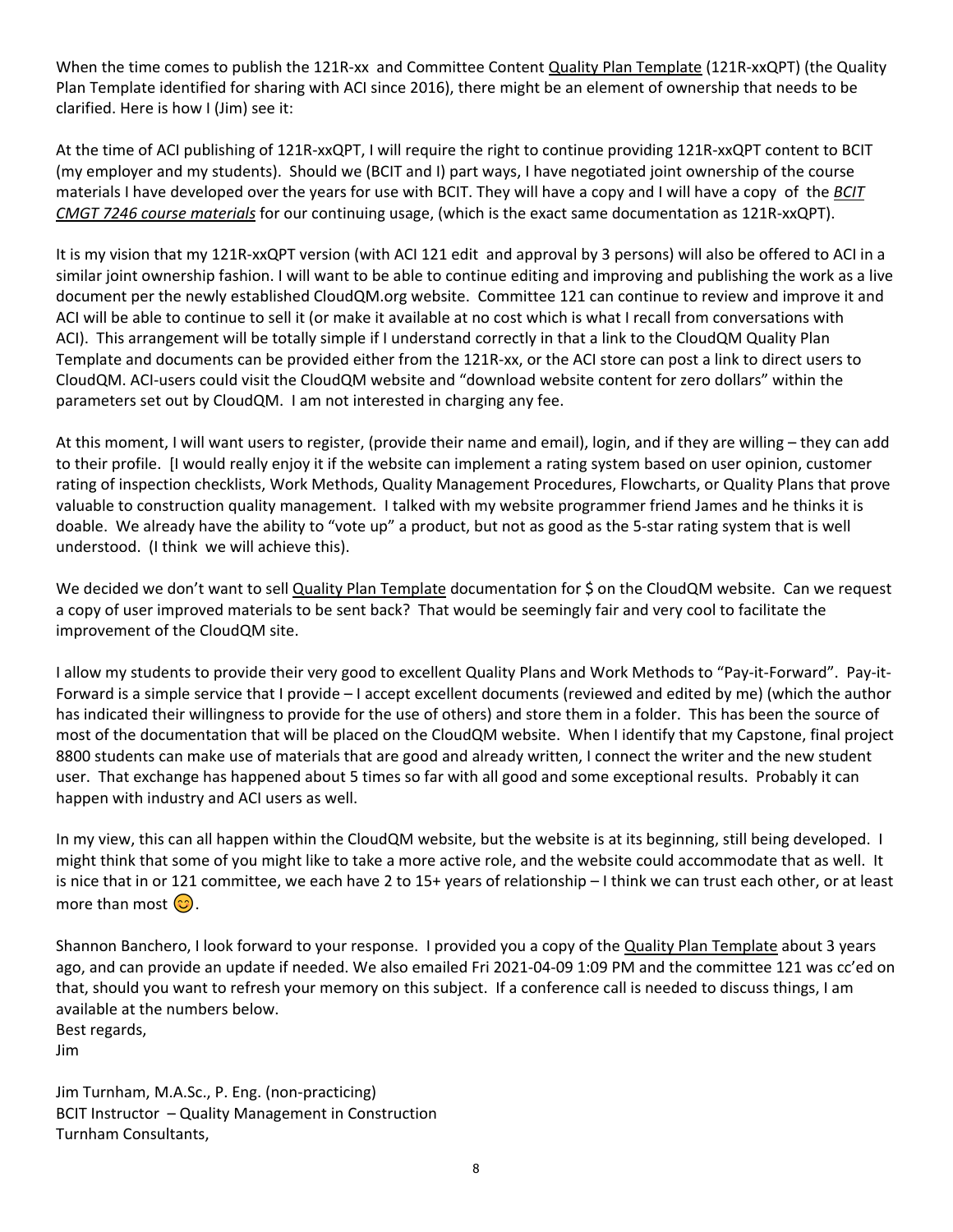**N O T I C E** - This message from Hatch is intended only for the use of the individual or entity to which it is addressed and may contain information which is privileged, confidential or proprietary. Internet communications cannot be guaranteed to be secure or error-free as information could be intercepted, corrupted, lost, arrive late or contain viruses. By communicating with us via email, you accept such risks. When addressed to our clients, any information, drawings, opinions or advice (collectively, "information") contained in this e-mail is subject to the terms and conditions expressed in the governing agreements. Where no such agreement exists, the recipient shall neither rely upon nor disclose to others, such information without our written consent. Unless otherwise agreed, we do not assume any liability with respect to the accuracy or completeness of the information set out in this e-mail. If you have received this message in error, please notify us immediately by return e-mail and destroy and delete the message from your computer.

This message, including any attachments hereto, may contain privileged or confidential information and is sent solely for the attention and use of the intended addressee(s). If you are not an intended addressee, you may neither use this message nor copy or deliver it to anyone. In such case, you should immediately destroy this message and kindly notify the sender by reply email. Thank you.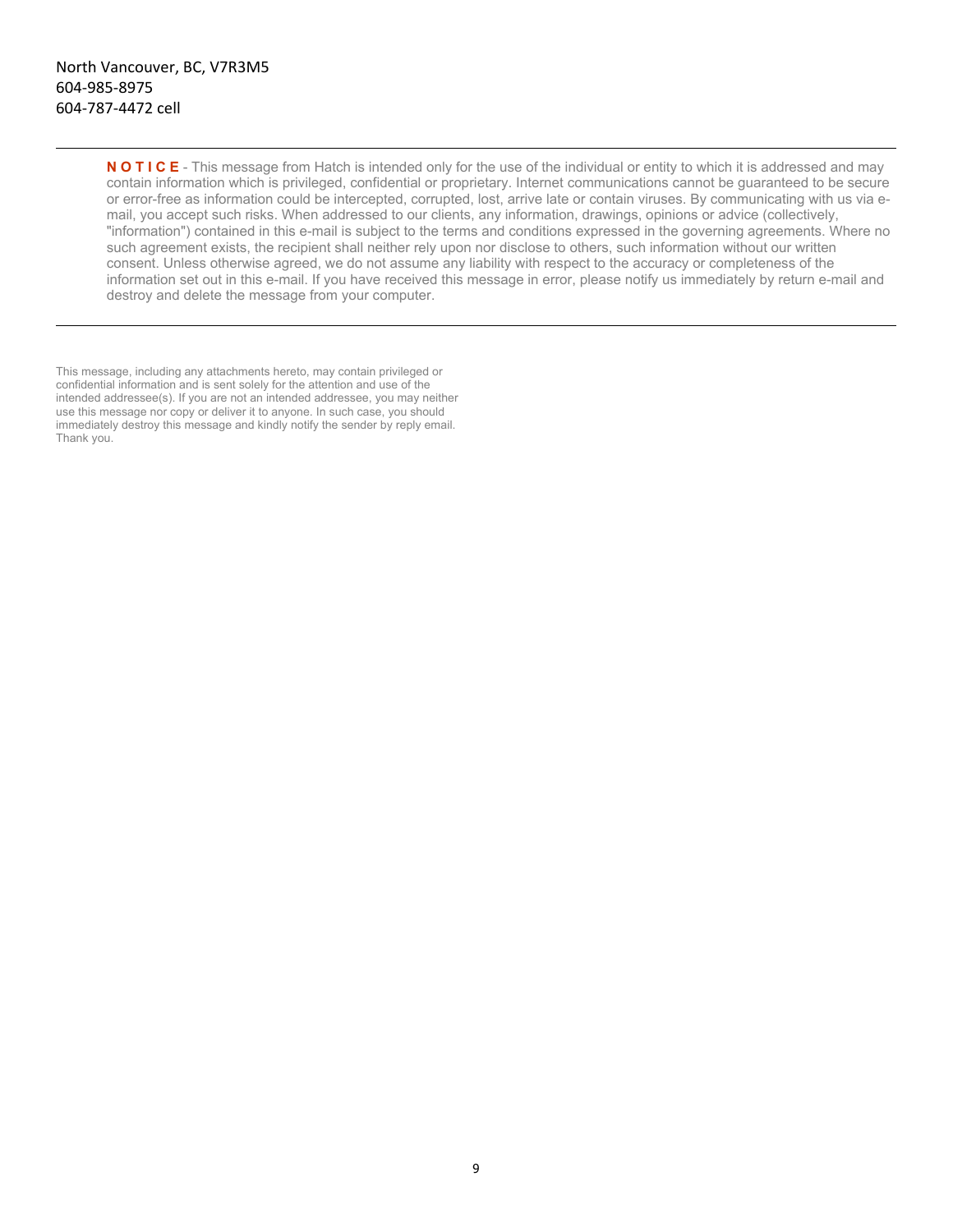

## **Tyler, Thomas**

| From:    | Shannon B. Banchero <shannon.banchero@concrete.org></shannon.banchero@concrete.org>                                                       |
|----------|-------------------------------------------------------------------------------------------------------------------------------------------|
| Sent:    | Monday, February 7, 2022 3:51 PM                                                                                                          |
| To:      | Tyler, Thomas                                                                                                                             |
| Cc:      | michelle.walters@hatch.com; jturnham@shaw.ca; Sam Lines; Tara Cavalline;<br>mihaela.birley@gmail.com; 'Keila Lombardozzi'; Hausfeld, John |
| Subject: | RE: ACI and Committee 121 - issue of 'joint ownership' of Committee Content quality management<br>documentation; CloudQM website,         |

#### **Warning - External Email**

Hi Thomas,

It was a pleasure meeting with you, Michelle, and Jim just now.

Per our discussion, this is how we will proceed with the template:

- 1. The Template will be stored and accessible under "CloudQM.org".
- 2. The Template will be a living document and it will change as Jim Turnham revises it.
- 3. The Template will be referenced as an aid or tool to the development of a QMS.
- 4. It will be available without charge.

As we discussed, joint ownership won't be necessary as the document will reference the template.

Have a great day, **Shannon** 

Shannon Banchero Manager, Technical Documents 248.848.3728 248-231-5114 (cell)

American Concrete Institute | *Always advancing*  www.concrete.org



**From:** Tyler, Thomas <Thomas.Tyler@skanska.com> **Sent:** Friday, January 21, 2022 4:43 PM

**To:** Shannon B. Banchero <Shannon.Banchero@concrete.org>

**Cc:** michelle.walters@hatch.com; jturnham@shaw.ca; Sam Lines <slines@conseal.com>; Tara Cavalline <TCavalline@uncc.edu>; mihaela.birley@gmail.com; 'Keila Lombardozzi' <keilal@dpr.com>; Hausfeld, John <hausfeldj@bakerconcrete.com>

**Subject:** FW: ACI and Committee 121 ‐ issue of 'joint ownership' of Committee Content quality management documentation; CloudQM website,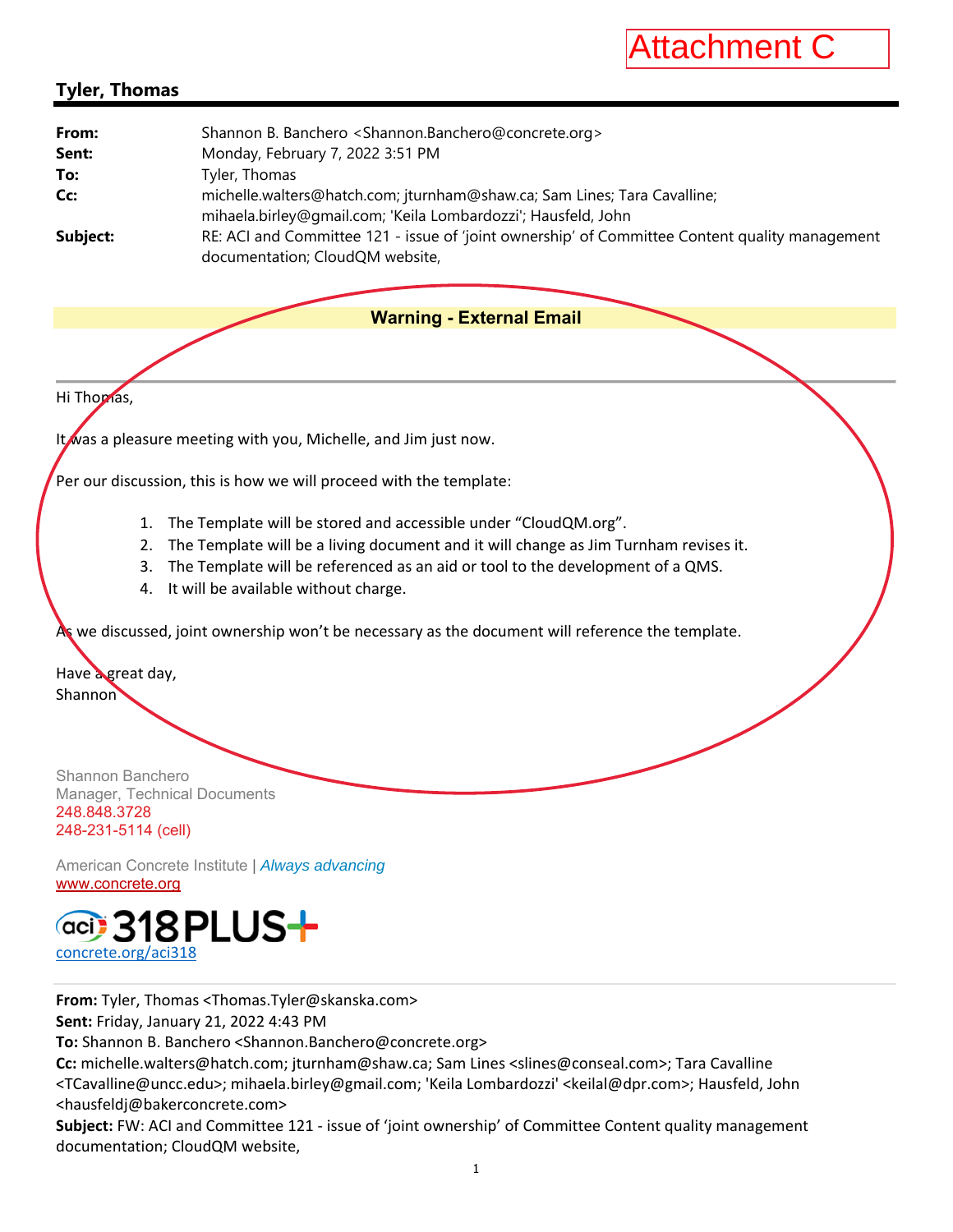Shannon,

To clarify the most recent emails regarding the Quality Plan Template (Template) planned to be referenced in the new ACI 121 – *"Concrete Construction Quality Systems with Guidance by, or Conformance to, ISO 9001,"* we present the following:

- 1. The Template will be stored and accessible under "CloudQM.org".
	- 2. The Template will be a living document and it will change as Jim Turnham revises it.
	- 3. The Template will be referenced as an aid or tool to the development of a QMS.
	- 4. It will be available without charge.
	- 5. Ownership of the template will be joint between Jim Turnham and ACI with Jim having the rights to publish the Template on his own in part or whole should he choose to do so.

We would like to move forward with our new publication "Concrete Construction Quality Systems with Guidance by, or Conformance to, ISO 9001." The subject of the Template is key to this progress.

We would like to have a final group conversation on this with you over the phone to close the subject. Please let us know when you are free to do so.

Thanks,

Thomas. G. Tyler **Secretary** ACI 121 917‐709‐0917

**From:** Walters, Michelle <michelle.walters@hatch.com> **Sent:** Tuesday, November 30, 2021 9:59 AM **To:** Tyler, Thomas <Thomas.Tyler@skanska.com> **Subject:** FW: ACI and Committee 121 ‐ issue of 'joint ownership' of Committee Content quality management documentation; CloudQM website,

#### **Warning - External Email**

FYI

## **Vacation Alert: Thurs & Fri November 25-26**

Michelle E. Walters (she/her), P.Eng, PE, PMP Water Engineering Management Lead – Infrastructure | Water **Tel: +1 905 486 0746** 

# НАТСН

**From:** Shannon B. Banchero <Shannon.Banchero@concrete.org> **Sent:** Tuesday, November 16, 2021 2:00 PM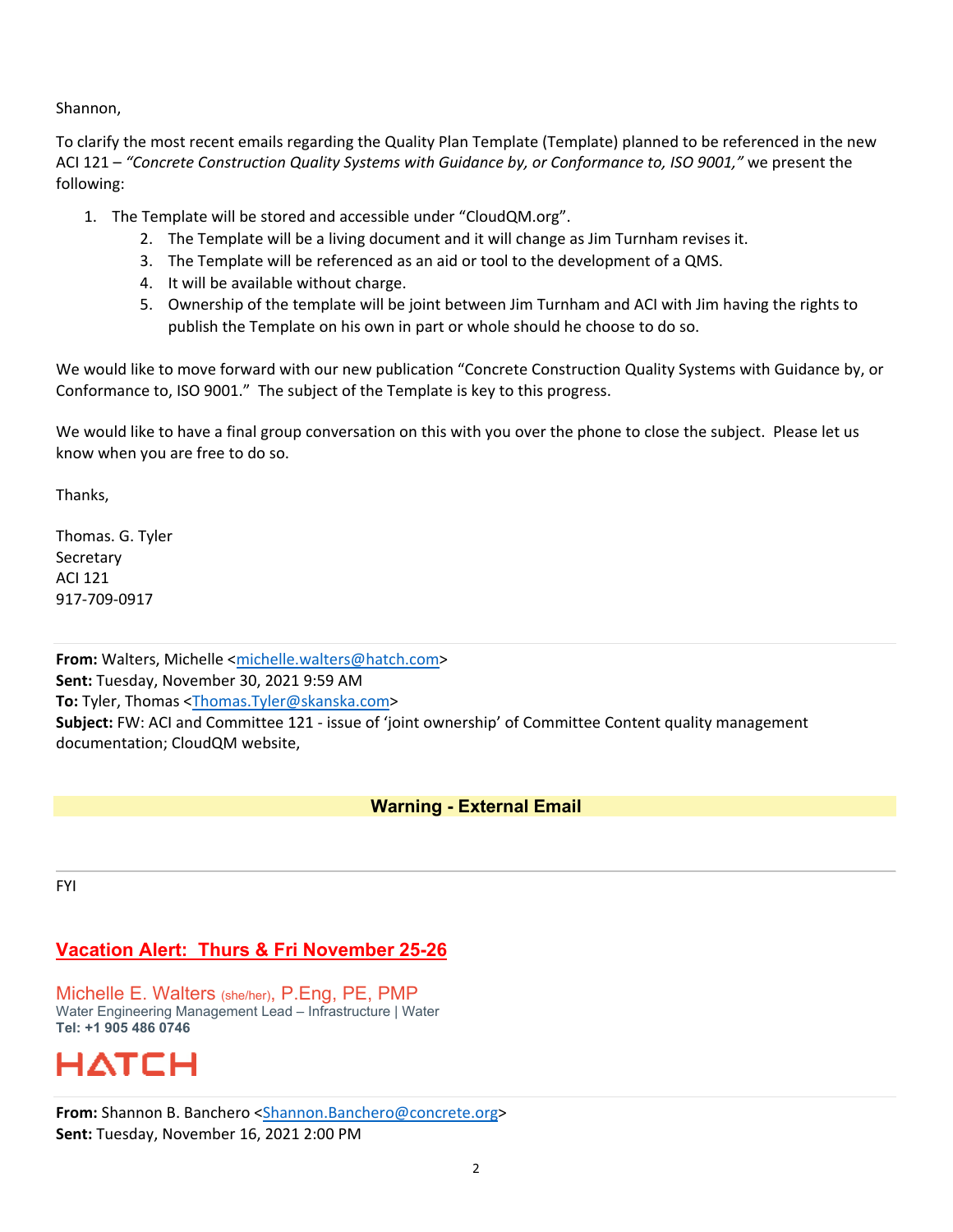**To:** Walters, Michelle <michelle.walters@hatch.com>

**Cc:** timfolks058@gmail.com; Turnham James <jturnham@shaw.ca>

**Subject:** RE: ACI and Committee 121 ‐ issue of 'joint ownership' of Committee Content quality management documentation; CloudQM website,

CAUTION: This email originated outside Hatch. Do not click links or open attachments unless you can authenticate the sender and the content

Hi Michelle,

What we have done before with another document, and what we would do now, is upload the two templates to our bookstore as supplements to the ACI 121R document. TAC will review the revisions to 121R, but for the templates you will need to have three people on your committee review them. We also will need an author's name for the templates.

Thanks, Shannon

Shannon Banchero Manager, Technical Documents 248.848.3728 248-231-5114 (cell)

American Concrete Institute | *Always advancing*  www.concrete.org



**From:** Walters, Michelle <michelle.walters@hatch.com> **Sent:** Tuesday, November 16, 2021 10:58 AM **To:** Shannon B. Banchero <Shannon.Banchero@concrete.org> **Cc:** timfolks058@gmail.com; Turnham James <jturnham@shaw.ca> **Subject:** RE: ACI and Committee 121 ‐ issue of 'joint ownership' of Committee Content quality management documentation; CloudQM website,

HI Shannon – For the second part of your paragraph, does that mean that we can include it as a link on our website, but it does not need to be voted on by the committee?

I understand there are opportunities to issue items as "Committee Content", but I couldn't find the process for that in the TCM?

Please let us know how that would work.

If you think it's helpful, we can book a call to discuss better, let me know.

Thanks, Michelle

#### **Vacation Alert: Thurs & Fri November 25-26**

Michelle E. Walters (she/her), P.Eng, PE, PMP Water Engineering Management Lead – Infrastructure | Water **Tel: +1 905 486 0746**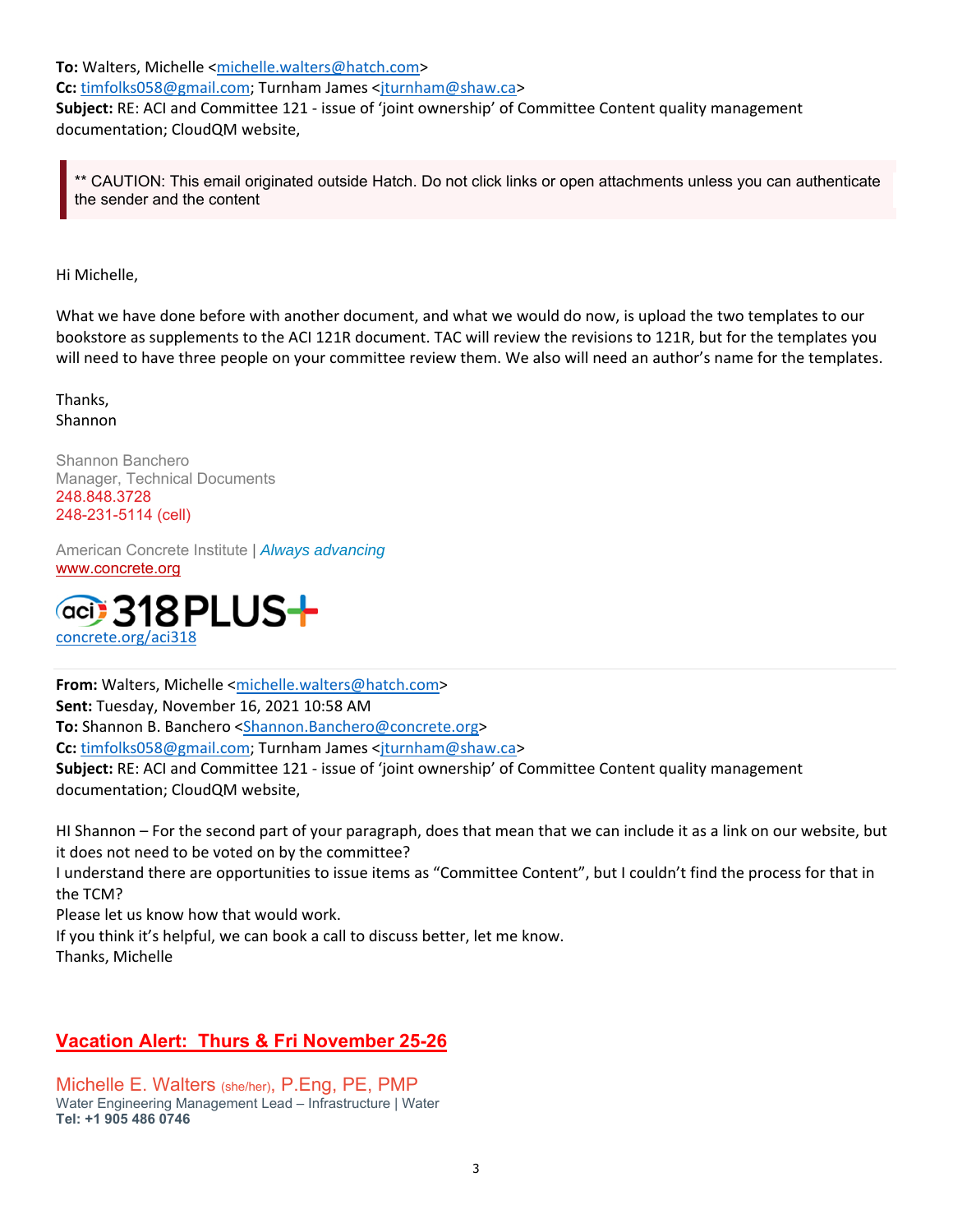# HATCH

**From:** Shannon B. Banchero <Shannon.Banchero@concrete.org> **Sent:** Tuesday, November 16, 2021 10:43 AM **To:** Walters, Michelle <michelle.walters@hatch.com> **Cc:** jturnham@shaw.com; timfolks058@gmail.com **Subject:** RE: ACI and Committee 121 ‐ issue of 'joint ownership' of Committee Content quality management documentation; CloudQM website,

CAUTION: This email originated outside Hatch. Do not click links or open attachments unless you can authenticate the sender and the content

Hi Michelle,

If it's developed and reviewed by the committee, then it should be owned by the committee (and thus, ACI).

The committee could provide a link to the template as an example (assuming it's not charged for) with some appropriate notes stating that it's under continuous development and not approved by the committee (or something to that effect).

Sincerely, Shannon

Shannon Banchero Manager, Technical Documents 248.848.3728 248-231-5114 (cell)

American Concrete Institute | *Always advancing*  www.concrete.org



**From:** Walters, Michelle <michelle.walters@hatch.com> **Sent:** Thursday, November 4, 2021 5:27 PM **To:** Shannon B. Banchero <Shannon.Banchero@concrete.org> **Cc:** jturnham@shaw.com; timfolks058@gmail.com **Subject:** FW: ACI and Committee 121 ‐ issue of 'joint ownership' of Committee Content quality management documentation; CloudQM website,

Hi Shannon—I hope you are the right person in ACI to reach out to for this request, let me know if I should be connecting with someone else, but I figured I'd start with you!

Please see below email from one of the 121 Committee members. He has a document that we are considering to issue as Committee Content, however he has some agreements he'd like to discuss about the copyright of the material and ownership/editing. It would be great if we could discuss this at some point once you've had a chance to review the request and provide some feedback.

Please let me know when would be good for you.

Thanks, Michelle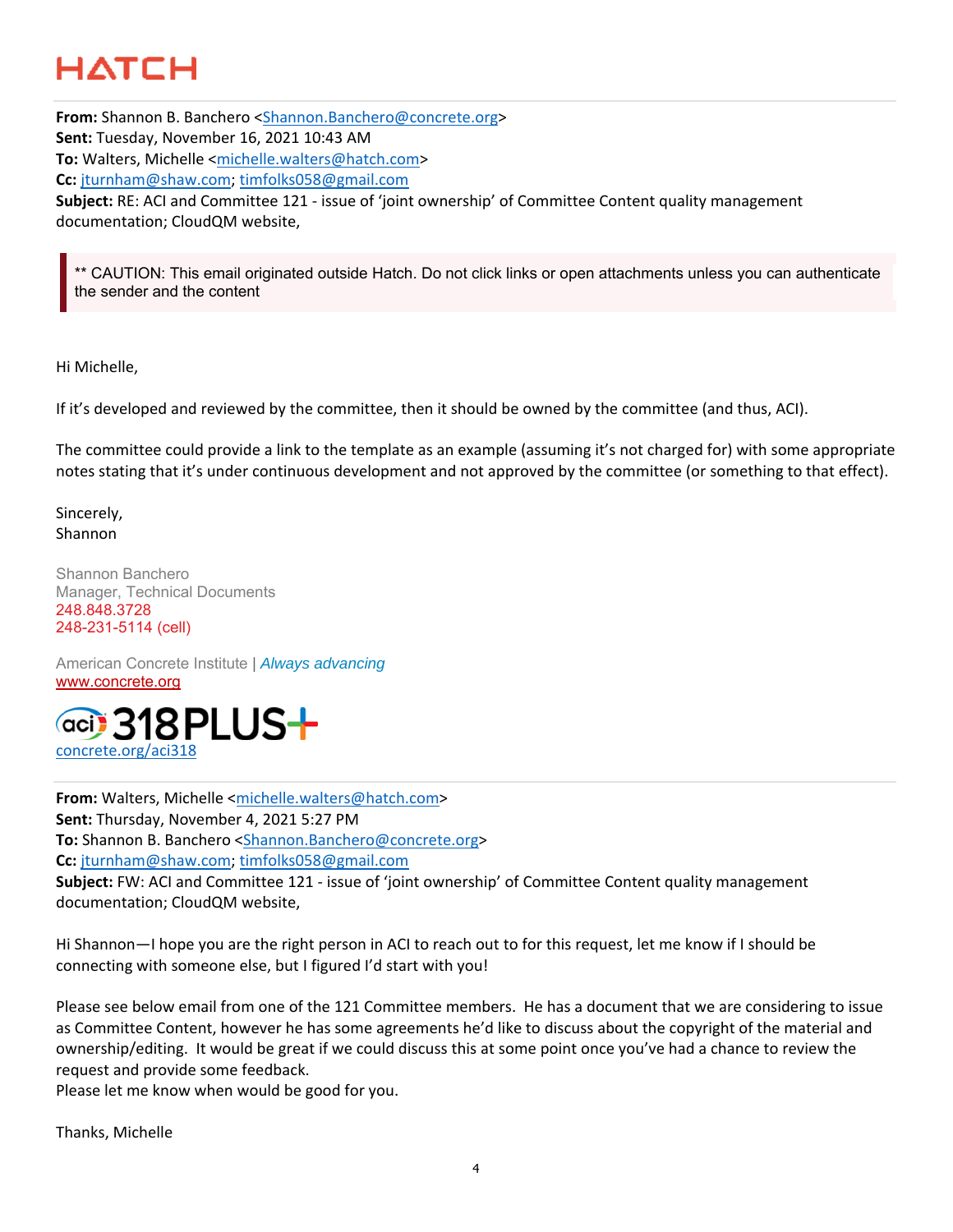### Michelle E. Walters (she/her), P.Eng, PE, PMP

Water Engineering Management Lead – Infrastructure | Water **Tel: +1 905 486 0746** 

# HATCH

**From:** jturnham@shaw.ca <jturnham@shaw.ca>

**Sent:** 26 October, 2021 1:35 PM

**To:** 'michelle.walters@hatch.com' <michelle.walters@hatch.com>; 'Thomas'' <Thomas.Tyler@skanska.com>; 'slines@conseal.com' <slines@conseal.com>; 'hausfeldj@bakerconcrete.com' <hausfeldj@bakerconcrete.com>; 'tcavalline@uncc.edu' <tcavalline@uncc.edu>; 'mihaela.birley@gmail.com' <mihaela.birley@gmail.com> **Cc:** 'James Bell' <BellJames@pm.me>

**Subject:** RE: CloudQM website, ACI and Committee 121 ‐ issue of 'joint ownership' of quality management documentation

Greetings again Committee 121,

Here is the email to better present and hopefully understand our collective point of view around the subject of copyright and ACI document ownership as partly expressed Oct 26, 2020 by the Committee 121 Go-To-Meeting minutes (and notes of meeting that I personally wrote and kept). My interests in the subject are much the same towards sharing the documents from where they were a year ago, but the actual details of sharing of documents is now described in writing.

In notes I took one year ago, there was an issue that I initiated regarding interim copyright of the Quality Plan Template (Committee Content) documentation. We discussed it a bit as a committee and it came down to Jim Turnham copyright of a document until we have successfully published per ACI. (Note that we have been working on this document for 5+ years now, so the idea is not without merit.) One comment made at the meeting was "Anything proprietary, don't bring it forward." Sounds right to me. But what about shared information?

When the time comes to publish the 121R-xx and Committee Content Quality Plan Template (121R-xxQPT) (the Quality Plan Template identified for sharing with ACI since 2016), there might be an element of ownership that needs to be clarified. Here is how I (Jim) see it:

At the time of ACI publishing of 121R‐xxQPT, I will require the right to continue providing 121R‐xxQPT content to BCIT (my employer and my students). Should we (BCIT and I) part ways, I have negotiated joint ownership of the course materials I have developed over the years for use with BCIT. They will have a copy and I will have a copy of the *BCIT CMGT 7246 course materials* for our continuing usage, (which is the exact same documentation as 121R‐xxQPT).

It is my vision that my 121R-xxQPT version (with ACI 121 edit and approval by 3 persons) will also be offered to ACI in a similar joint ownership fashion. I will want to be able to continue editing and improving and publishing the work as a live document per the newly established CloudQM.org website. Committee 121 can continue to review and improve it and ACI will be able to continue to sell it (or make it available at no cost which is what I recall from conversations with ACI). This arrangement will be totally simple if I understand correctly in that a link to the CloudQM Quality Plan Template and documents can be provided either from the 121R‐xx, or the ACI store can post a link to direct users to CloudQM. ACI‐users could visit the CloudQM website and "download website content for zero dollars" within the parameters set out by CloudQM. I am not interested in charging any fee.

At this moment, I will want users to register, (provide their name and email), login, and if they are willing – they can add to their profile. [I would really enjoy it if the website can implement a rating system based on user opinion, customer rating of inspection checklists, Work Methods, Quality Management Procedures, Flowcharts, or Quality Plans that prove valuable to construction quality management. I talked with my website programmer friend James and he thinks it is